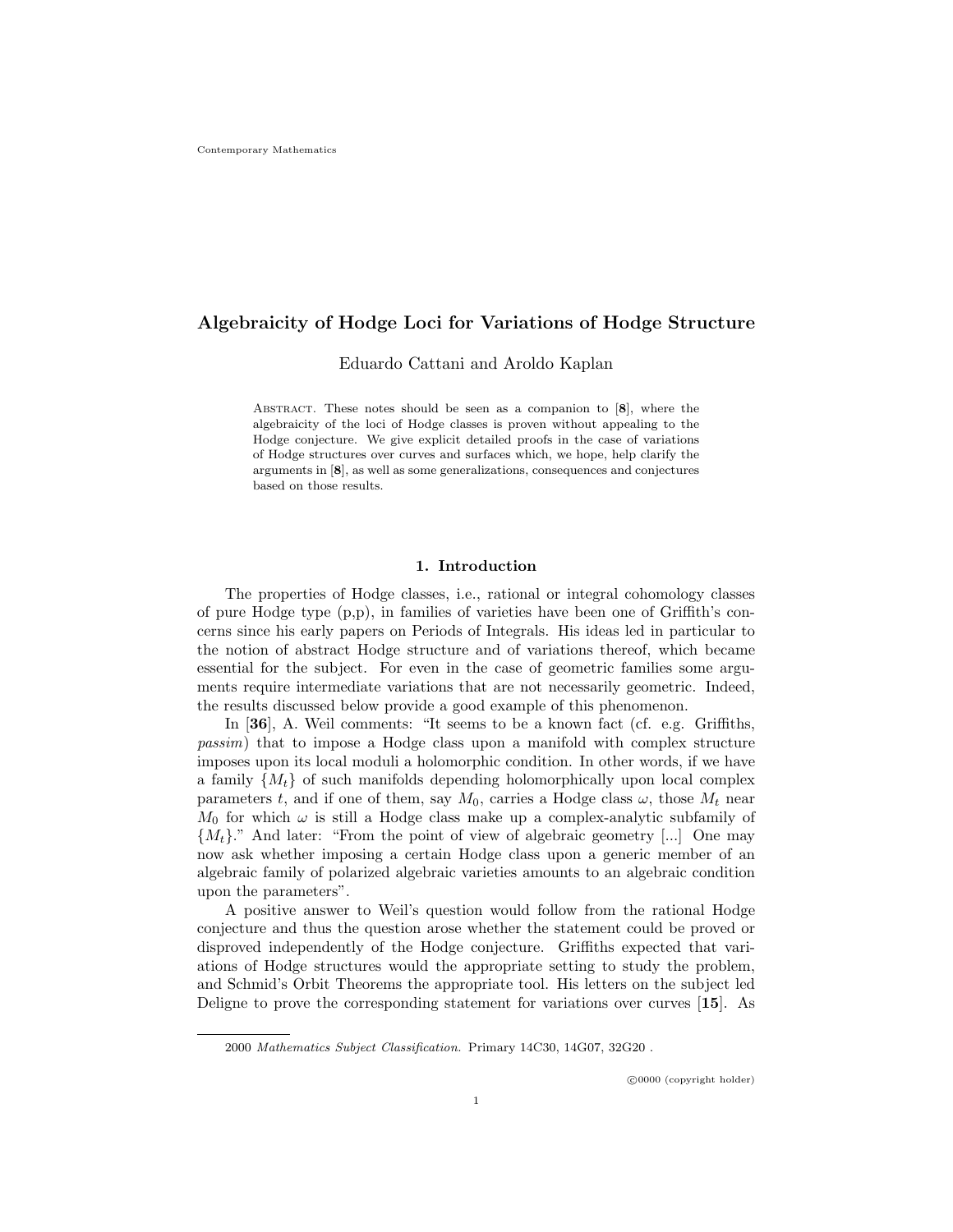expected, his argument made essential use of the  $SL_2$ -orbit theorem which, at the time, was only known for variations over curves.

Following the development of the multivariable  $SL<sub>2</sub>$  theory, it became possible to attack Weil's question in full generality. This was done in [8]. In this article we review the results of that paper, discuss some generalizations, consequences and conjectures, and present simplified proofs of the crucial local statement for variations in one and two parameters. This has several advantages which we hope readers will find useful: the proof in the curve case follows roughly along the lines of Deligne's argument in [15] and serves not only as an inductive step but also as an excellent introduction to the ideas used in the general case; it clarifies the role played by the different real splittings of the limiting mixed Hodge structure; the inductive step becomes much clearer, free of the substantial notational burden of the general case; the bivariate case already provides an example where full monodromy invariance fails, a phenomenon somewhat unexpected given the curve case.

The result that answers Weil's question in the affirmative, is

THEOREM 1.1. In a smooth algebraic variety parametrizing a polarizable variation of Hodge structure, the locus where a locally flat integral section has a determination of pure type  $(p, p)$ , is algebraic.

The variety in question is not required to be complete nor the section to be single-valued. In these cases, the conclusion follows easily from Griffiths's basic theorems on variations. It is at infinity, where the variation degenerates and infinitely many determinations may appear, where most of the problems occur. In turn, these lead to local properties of the locus at normal crossings which are of independent interest.

#### 2. Results, consequences and generalizations

To set the notation, consistent with Griffith's own, let  $(\mathcal{V}_{\mathbb{Z}}, \mathcal{F})$  be an (integral) variation of Hodge structure of weight  $2p$ , over a complex manifold S. Here p is a non-negative integer,  $V_{\mathbb{Z}}$  is a local system of free Z-modules over S and F a decreasing filtration of  $\mathcal{V} = \mathcal{O}_S \otimes \mathcal{V}_\mathbb{Z}$  by locally free sheaves of  $\mathcal{O}_S$ -modules:

$$
\mathcal{V} = \mathcal{F}^0 \supseteq \mathcal{F}^1 \supseteq \cdots \supseteq \mathcal{F}^{2p} \supseteq 0
$$

such that for all  $q$ ,

$$
\mathcal{V}=\mathcal{F}^q\oplus\bar{\mathcal{F}}^{2p-q+1}
$$

and

$$
(2.1) \t\nabla \mathcal{F}^q \subset \Omega_S^1 \otimes \mathcal{F}^{q-1},
$$

where  $\nabla$  is the flat Gauss-Mannin connection on  $\mathcal V$  and conjugation is relative to  $\mathcal{V}_{\mathbb{R}} = \mathcal{V}_{\mathbb{Z}} \otimes \mathbb{R}$ . We will identify throughout the sheaf  $\mathcal{V}$  with its associated  $\mathbb{C}$ -vector bundle.

Setting  $\mathcal{V}^{a,b} = \mathcal{F}^a \cap \bar{\mathcal{F}}^b$ , the Hodge decomposition

$$
\mathcal{V}=\bigoplus_{a+b=2p}\mathcal{V}^{a,b}
$$

is a smooth grading of F. Let C be the smooth section of  $\text{End}(\mathcal{V})$  acting on  $\mathcal{V}^{a,b}$  as multiplication by  $i^{a-b}$ .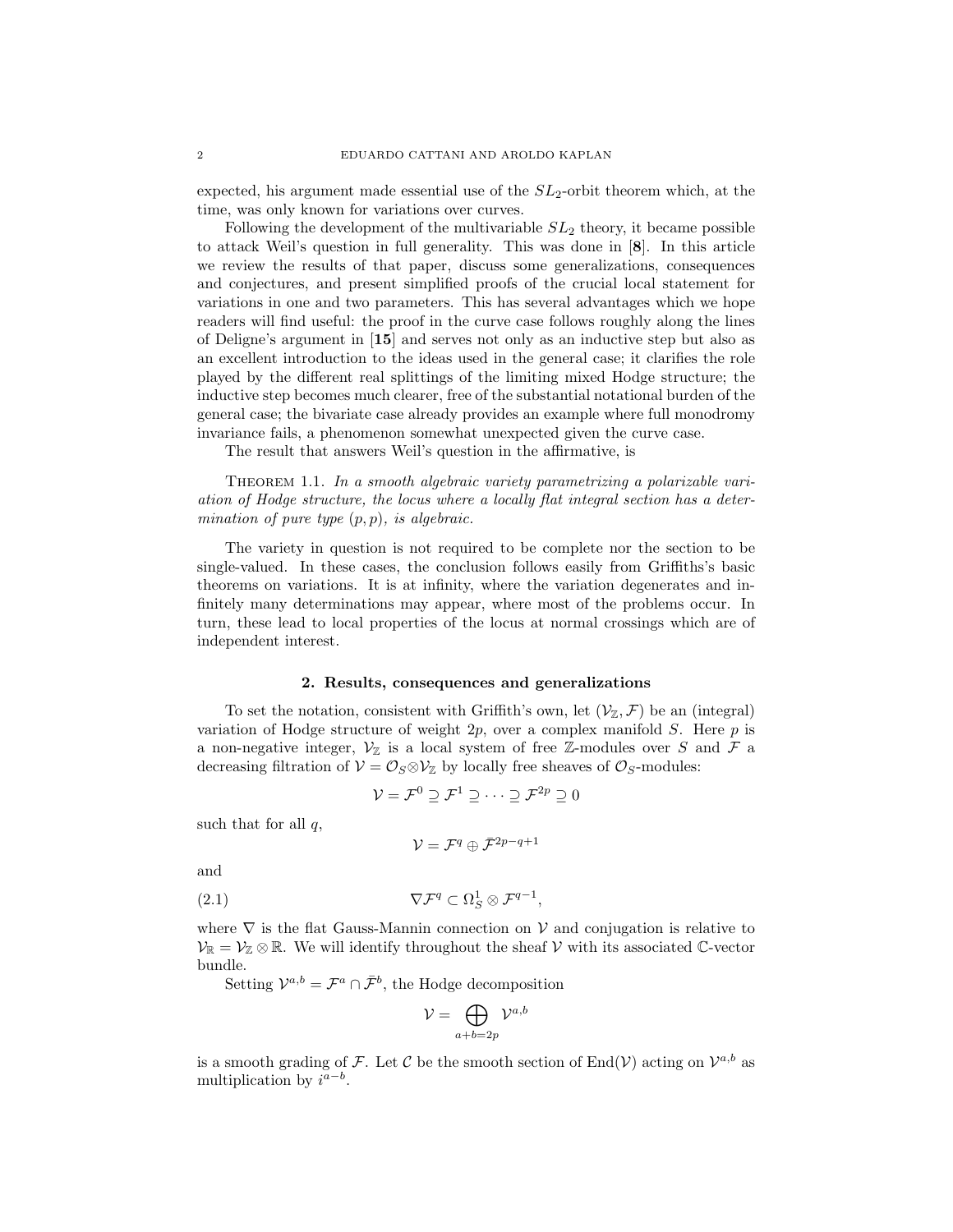We assume that the variation is *polarizable*, meaning that for some fixed locally constant symmetric bilinear form  $\mathcal Q$  on  $\mathcal V_{\mathbb Z}$ , the induced Hermitian form on  $\mathcal V$ 

$$
(2.2) \t\t\t h(u,v) = \mathcal{Q}(\mathcal{C}u,\bar{v})
$$

is positive definite and makes the Hodge decomposition orthogonal. This metric is generally not flat.

The geometric case is that of an algebraic family  $\mathcal{X} \to S$  of smooth, polarized projective varieties. It gives rise to a polarizable variation of Hodge structure, of weight  $k$ , on the local systems of primitive cohomology of degree  $k$ . The flat bundle of lattices corresponding to the sheaf  $\mathcal{V}_{\mathbb{Z}}$  has fibers  $(\mathcal{V}_{\mathbb{Z}})_s \cong H_{pr}^k(X_s, \mathbb{Z})$ , and  $\mathcal{F}_s$  is the usual Hodge filtration. For  $k = 2p$ , the elements of

$$
H^{2p}(X_s, \mathbb{Z}) \cap H^{p,p}_{pr}(X_s)
$$

are the *Hodge classes* of codimension  $p$  of  $X_s$ .

Recall that the flat sections of  $\mathcal{V}_{\mathbb{Z}}$ , or of  $\mathcal{V}$ , on S will generally be multivalued: the corresponding monodromy representation of the fundamental group of S is naturally associated to the local system  $\mathcal{V}_{\mathbb{Z}}$ . Since the Hodge filtration is not flat, whether a locally flat integral section u is of pure type  $(p, p)$  at some point  $s \in S$ will depend on the point, as well as on the particular determination of  $u$  at that point.

THEOREM 2.1. Let  $(\mathcal{V}_{\mathbb{Z}}, \mathcal{F})$  be a polarizable variation of Hodge structure of weight 2p over an algebraic variety S and let u be a locally constant section of  $\mathcal{V}_{\mathbb{Z}}$ . Then, the set of points  $S(u)$  where some determination of u is of pure type  $(p, p)$ , is an algebraic subvariety of S.

The rational span of a Hodge class is a special case of Hodge substructure of a Hodge structure. This is a rational suspace  $U_{\mathbb{Q}}$  such that

$$
U = U_{\mathbb{Q}} \otimes \mathbb{C} = \bigoplus_{a+b=k} U \cap H^{a,b}.
$$

For example, in the geometric case, if  $Z \subset X_s$  is an algebraic subvariety, the subspaces

$$
\ker\{i^*: H^k(X_s, \mathbb{Q}) \longrightarrow H^k(X_s \setminus Z, \mathbb{Q})\}
$$

where  $i: X_s \setminus Z \hookrightarrow X_s$  is the inclusion map, are Hodge substructures of  $H^k(X_s, \mathbb{C})$ . Theorem 2.1 may be generalized as follows.

THEOREM 2.2. Let  $(\mathcal{V}_{\mathbb{Z}}, \mathcal{F})$  be a polarizable variation of Hodge structure over an algebraic variety S and let  $U_{\mathbb{Q}} \subset (\mathcal{V}_{\mathbb{Q}})_{s_0}$ ,  $s_0 \in S$ , be a rational subspace. Then, the locus where some flat translate of  $U_{\mathbb{Q}}$  is a Hodge substructure, is an algebraic subvariety of S.

In the proof of Theorem 2.1, one considers the whole Hodge locus  $\mathcal L$  of a variation, instead of that defined by just one section; this is often called the (integral) Noether-Lefschetz locus. If  $(\mathcal{V}_{\mathbb{Z}}, \mathcal{F})$  is a variation of polarized Hodge structure of weight  $2p$  on a complex manifold  $S$ , its integral Hodge locus is the subset of the bundle  $\mathcal{F}^p$  defined by

$$
\mathcal{L} = \{ (s, u) : s \in S, u \in \mathcal{F}_s^p \cap (\mathcal{V}_\mathbb{Z})_s \}.
$$

If Q is a fixed polarizing form of  $(\mathcal{V}_{\mathbb{Z}}, \mathcal{F})$  and K any positive number, define

$$
\mathcal{L}_K = \{(s, u) \in \mathcal{L}, \ Q(u, u) \leq K\}.
$$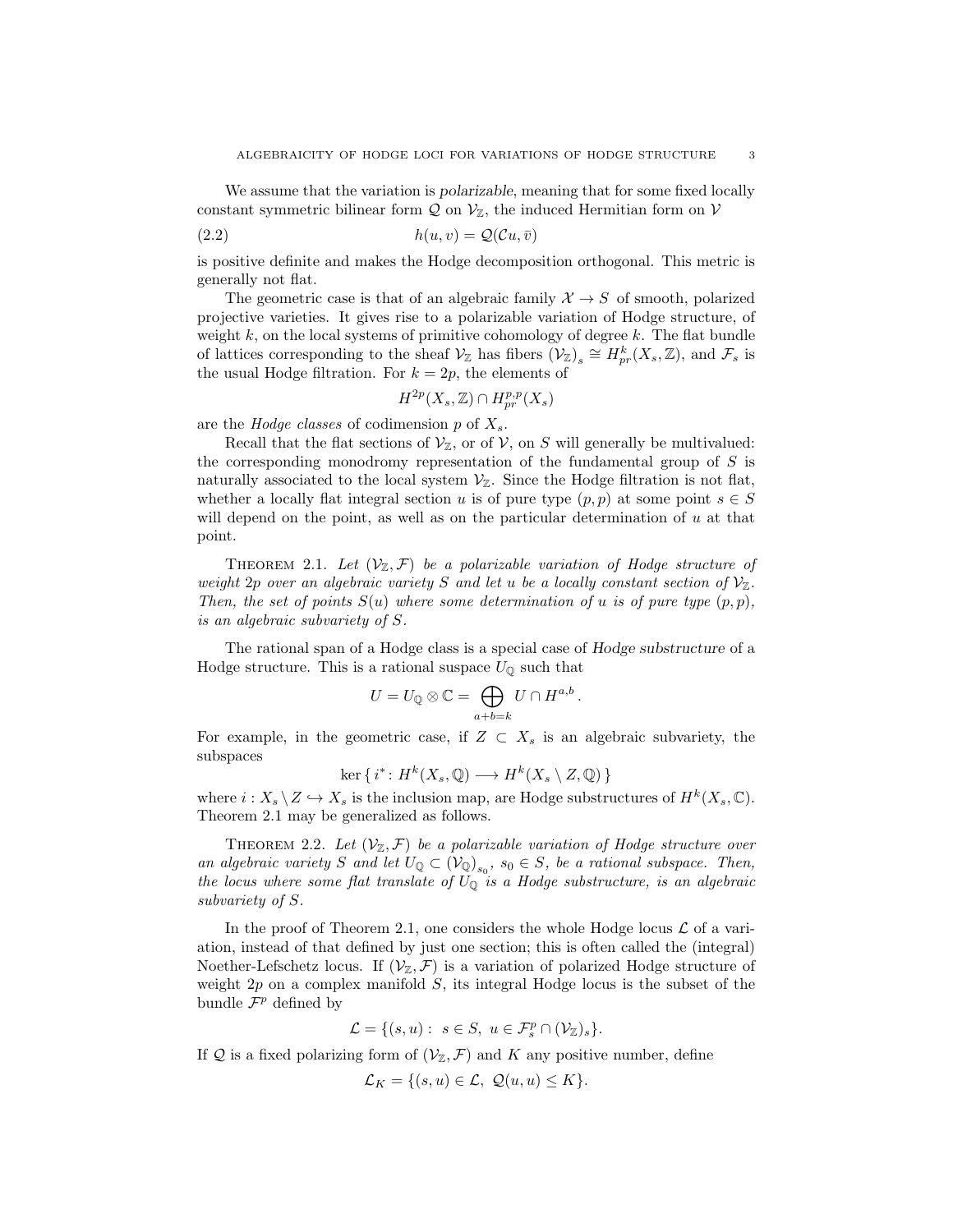Theorem 2.1 then follows from

THEOREM 2.3. If S is algebraic, then  $\mathcal{L}_K$  is an algebraic subvariety of the bundle  $\mathcal{F}^p$ , finite over S.

In her beautiful exposition on Hodge loci [34], C. Voisin calls this finiteness "intriguing" becasue it is stronger than what is implied by the Hodge conjecture and against what it is predicted by geometry. For in the geometric case, it implies that there are only finitely many components of the locus of primitive Hodge classes with of Hodge lenght  $\leq K$ , something expected for rational classes, but not for the integral ones, as explained by the Soulé-Voisin examples  $[33]$  derived from Kollar's counterexamples to the integral Hodge conjecture.

We leave the reduction to a local statement and the proof for variations in one or two parameters to the following sections, and now mention some further implications, generalizations and refinements.

In the geometric case, if the family is defined over a number field, the Hodge Conjecture would imply that the Hodge loci would be defined over the same field, an assertion which is not accessible to the methods of [8]. The following partial result is due to C. Voisin [34, 35].

THEOREM 2.4. Let  $X_t$  be a family of algebraic varieties parametrized by a quasiprojective base B,  $\alpha$  a Hodge class and  $B_{\alpha} \subset B$  be a component of the Hodge locus of  $\alpha$ . Suppose that any locally constant Hodge substructure  $L \subset H^{2k}(X_t, \mathbb{Q})$  is of pure type  $(k, k)$ . Then  $B_{\alpha}$  is defined over Q and its translates under Gal( $\overline{Q}/Q$ ) are again components of the Hodge locus.

REMARK 2.5. An obvious question in the context of the subject of these proceedings concerns the special properties of Hodge loci for variations associated with non-classical Mumford-Tate domains D, i.e., those whose period map takes values in such  $D$ . In the classical case the asymptotic behavior of the period map is described by the Nilpotent and  $SL<sub>2</sub>$  Orbit Theorems. Although the approximating nilpotent orbit in the ambient classifying space can be chosen to lie in  $D$ , for  $SL<sub>2</sub>$ -orbits this seems to hold only in special cases, as Griffiths points out in the last of his CBMS lectures. This is because in the  $SL<sub>2</sub>$  representation associated to the nilpotent orbit by Schmid's Theorem the semisimple element is only defined over R. Although the splitting of the limiting mixed Hodge structure defined by the  $SL<sub>2</sub>$ -orbit looks transcendental, Deligne gave an algebraic construction of it in [17]. The same is true for the coefficients of the function  $g(t)$  relating the nilpotent and the  $SL_2$ -orbits.

Analogous problems arise when one tries to extend the results of [8] to Lefschetz-Noether loci in non-abelian Hodge Theory [32] and in D-branes of Calabi-Yau [19].

For partial results about the asympotics of period maps on Mumford–Tate domains, see the talks of Griffiths and Pearlstein and also [26].

In other directions, Brosnan, Pearlstein and Schnell generalized Theorem 2.1 to variations of Mixed Hodge structure. In [7] they prove

THEOREM 2.6. Let  $V$  be an integral variation of graded polarized mixed Hodge structure on a Zariski-open subset S of a complex manifold  $\overline{S}$ . Assume that V is admissible with respect to  $\overline{S}$ . Then each component of the locus of Hodge classes extends to an analytic space, finite and proper over S.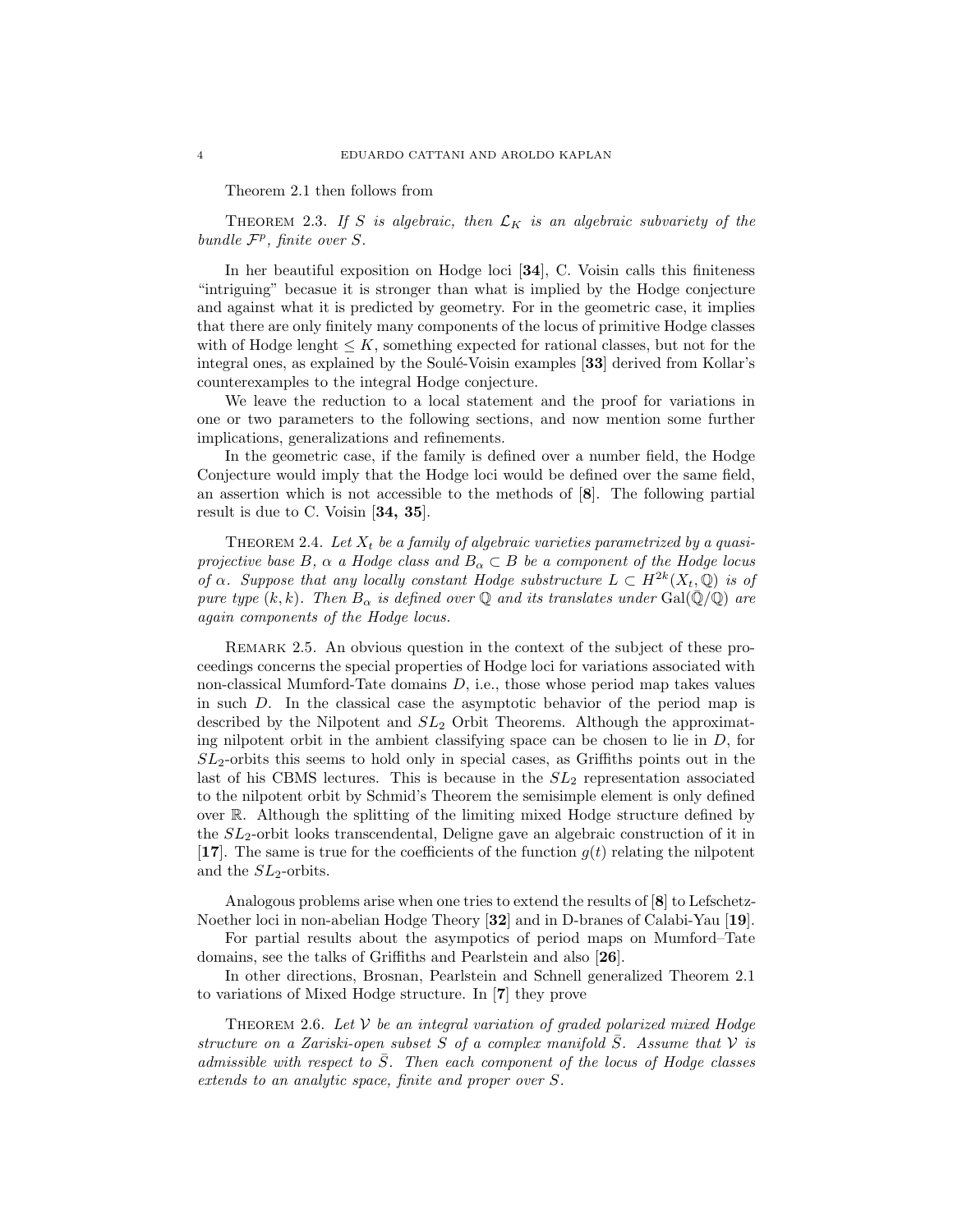This result uses the results of the first two authors of [7] on the locus of zeroes of normal functions, themselves based on Theorem 2.1. With  $S$  and  $\overline{S}$  as above, Brosnan and Pearlstein prove:

THEOREM 2.7. Let  $\nu$  be an admissible higher normal function on S, that is, an admissible extension of  $\mathbb{Z}(0)$  by a variation of polarized Hodge structure of negative weight, and let Z be its zero-locus. Then  $\bar{Z}\subset \bar{S}$  is an analytic subset. Moreover, if S is quasiprojective, then Z is algebraic.

Theorem 2.1 implies that other special varieties defined by Hodge loci are apriori algebraic. For specific cases and applications to normal functions we refer to [4, 20, 22, 25, 28]. For applications to the classical Lefschetz-Noether locus of families, see [3, 22, 24, 29, 30].

#### 3. Reduction to a Local Statement

In this section we will reduce the proof of Theorem 2.1 to a local statement, namely Theorem 3.3, and then deduce Theorem 2.2 from it. We start with the following

LEMMA 3.1.  $S(u)$  is an analytic subvariety of S.

PROOF. Let  $s_0 \in S(u)$  and suppose v is a determination of  $u(s_0)$  such that

$$
v\in \left(\mathcal{V}_{\mathbb{Z}}\right)_{s_0}\cap \mathcal{V}_{s_0}^{p,p}.
$$

For a simply connected neighborhood  $\mathcal N$  of  $s_0$  in  $S$ ,

$$
S(u) \cap \mathcal{N} = \bigcup_{\gamma \in \Gamma} \Sigma(\gamma v)
$$

where  $\Gamma$  denotes the monodromy group of the variation acting on the fibre over  $s_0$ and  $\Sigma(\gamma v)$  the locus of points in N for which the parallel translate of  $\gamma v$ , along a path contained in  $\mathcal N$ , remains of type  $(p, p)$ .

Since

$$
\mathcal{V}_\mathbb{Z} \cap \mathcal{V}^{p,p} = \mathcal{V}_\mathbb{Z} \cap \mathcal{F}^p \cap \bar{\mathcal{F}}^p = \mathcal{V}_\mathbb{Z} \cap \mathcal{F}^p \,,
$$

the condition for the flat translate of a fixed  $\gamma v$  to be of type  $(p, p)$  at some point  $s \in \mathcal{N}$  is holomorphic. Consequently, each  $\Sigma(\gamma v)$  is analytic.

On the other hand, any element of type  $(p, p)$  is fixed by the Weil operator  $\mathcal C$ , so that if  $s \in \Sigma(\gamma v)$ 

$$
h_s(\gamma v,\gamma v)=\mathcal{Q}_s(\gamma v,\gamma v)=\mathcal{Q}_{s_0}(v,v)
$$

But, for N relatively compact, the Hodge norms  $h_s$ ,  $s \in \mathcal{N}$ , are uniformly equivalent to the Hodge norm at  $s_0$ . Since the elements  $\gamma v$  lie in a lattice this implies that  $\Sigma(\gamma v) = \emptyset$  for all but finitely many of them and, consequently,  $S(u)$  is an analytic subvariety of S.

To prove the algebraicity of  $S(u)$ , it is sufficient to consider the case when S is quasi-projective; indeed, the complement of a divisor with normal crossings in a smooth projective variety  $\overline{S}$ . By Chow's theorem it will then be enough to show that the closure of  $S(u)$  in S is analytic as well. In order to do this it is necessary to study  $S(u)$  locally at the divisor  $\overline{S} \setminus S$ . To this effect, consider a polycylindrical neighborhood  $\Delta^{r+l} \subset \overline{S}$  of a point  $0 \in \overline{S} \setminus S$ , such that  $S \cap \Delta^{r+l} = (\Delta^*)^r \times \Delta^l$ .

Then  $\mathcal{V}_{\mathbb{Z}}, \mathcal{F}, \mathcal{Q}$  determines a variation on  $(\Delta^*)^r \times \Delta^l$ . While it is not possible to locally detect the determinations of the same multivalued flat section, according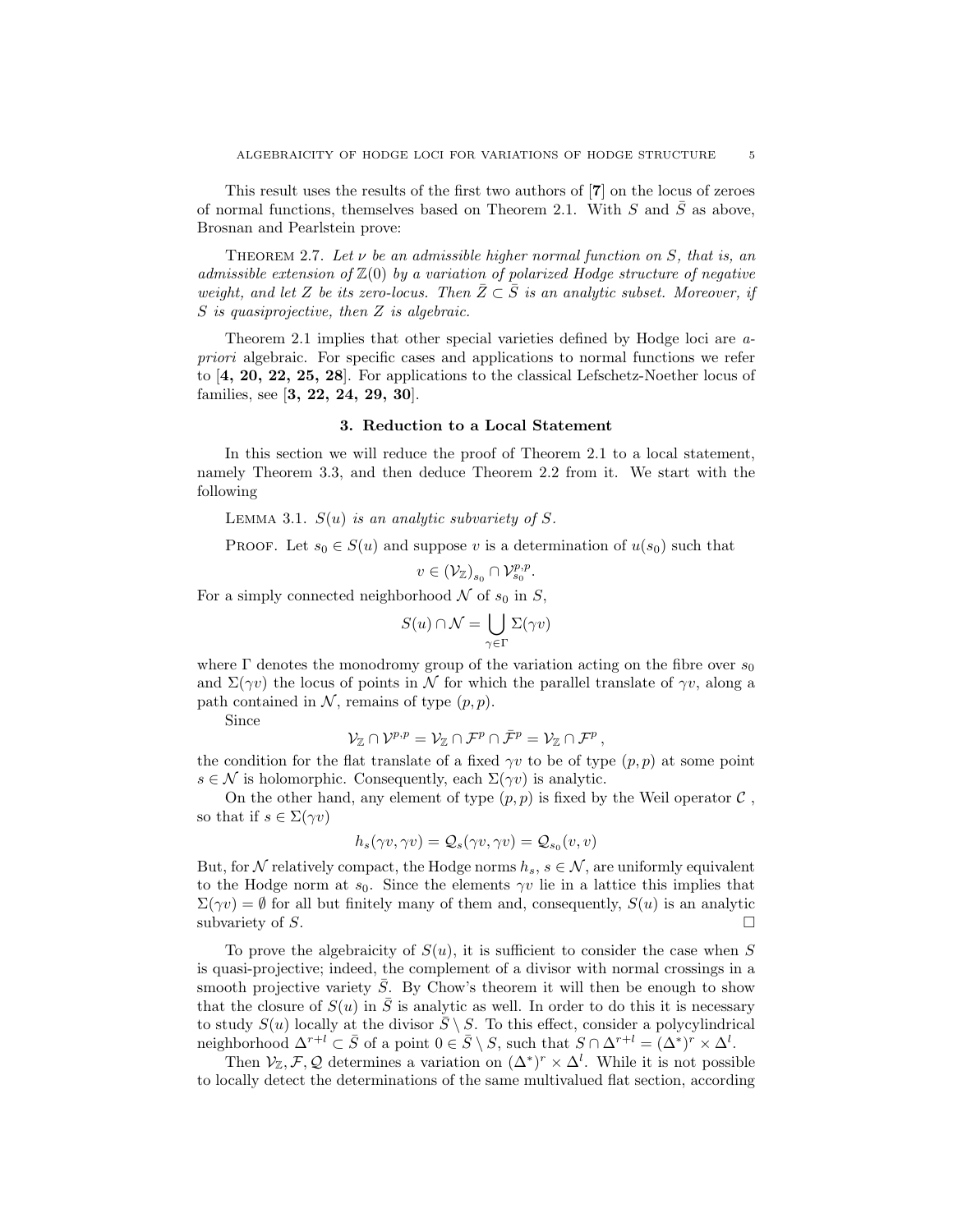to the previous argument they will all have the same Q-norm. Theorem 2.1 will therefore follow from to the following statement.

THEOREM 3.2. Let  $V_{\mathbb{Z}}, \mathcal{F}, \mathcal{Q},$  define a polarized, integral variation of Hodge structure of weight 2p over a product of punctured disks and disks  $(\Delta^*)^r \times \Delta^l$ . Let  $\alpha$  be an integer and  $K \subset \Delta^l$  a compact set. Then, there exist finitely many elements in the typical fiber

$$
v_1, ..., v_N \in V = \mathcal{V}_{s_0}
$$

and a neighborhood U of  $0 \times K$  in  $\Delta^r \times \Delta^l$  such that (i) If  $s \in \mathcal{U}, u \in (\mathcal{V}_{\mathbb{Z}})_s \cap \mathcal{V}_s^{p,p}$ , and  $\mathcal{Q}_s(u, u) = \alpha$ , then u is the parallel translate of some  $v_i$  along a short path from  $s_0$  to s;

(ii) Let  $v_1, ..., v_N$  be the corresponding multivalued flat sections of V over  $(\Delta^*)^r \times \Delta^l$ ,  $S(v_j)$  the locus where some determination of that section is of type  $(p, p)$ . Then, the closures  $\overline{S(v_i)} \subset \Delta^r \times \Delta^l$  are analytic subvarieties of this polydisk.

(iii)  $v_i$  is invariant under the natural monodromy representation of  $\pi_1(S(v_i))$ .

When the base is one-dimensional, either there are no integral  $(p, p)$  elements of  $Q$ -norm  $K$  sufficiently near the puncture, or the locus of such elements will contain a full punctured disk, in which case the corresponding elements  $v_i$ 's will be invariant by the full local monodromy. In the higher-dimensional case, however,  $(3.2(iii))$  is all that one can expect.

We can make two simplifying assumptions entailing no loss of generality. First, we may assume that  $l = 0$ ; this amounts to considering a variation over a product of punctured disks extending holomorphically accross some of the punctures. We also suppose that the local monodromy; that is, the action of  $\pi_1((\Delta^*)^r) \cong \mathbb{Z}^r$  on the typical fiber  $V$ , is unipotent. Indeed, by Borel's Monodromy Theorem (cf. [31]) it is necessarily quasi-unipotent and 3.2 will hold for a variation if it holds for its pull-back to any finite cover  $(\Delta^*)^r \to (\Delta^*)^r$ .

We now recall some results on the asymptotic behavior of a variation of Hodge structure, referring to  $\left[10, 11, 12, 31\right]$  for details.

Choosing coordinates  $\mathbf{s} = (s_1, \ldots, s_r) \in (\Delta^*)^r$  we may, via parallel translation, view the filtration  $\mathcal{F}_s$ , as a variable filtration in the typical fiber  $V = V_{s_0}$ , defined up to the action of the monodromy. Let  $H$  denote the upper half-plane; it covers the punctured disk  $\Delta^*$  via  $z \mapsto s = e^{2\pi i z}$ . Lifting the variation to the product  $\mathcal{H}^r$ one obtains the period map:

$$
\Phi\;:\;\mathcal{H}^r\rightarrow\mathcal{D}
$$

with values on the appropriate classifying space of Hodge structures (on  $V$ , of weight 2p, appropriate Hodge numbers and polarized by  $Q = \mathcal{Q}_{s_0}$ .

Explicitely, for  $\mathbf{z} = (z_1, \ldots, z_r) \in \mathcal{H}^r$ ,  $\Phi(\mathbf{z})$  is the parallel translate of the filtration  $\mathcal{F}_s$  to  $V = V_{s_0}$ , along the projection of any path in  $\mathcal{H}^r$  joining **z** with **z**<sub>0</sub>; here

$$
\mathbf{s}=e^{2\pi i \mathbf{z}}
$$

,

that is,  $s_j = e^{2\pi i z_j}$ , for  $j = 1, ..., r$  and  $\mathbf{z}_0 \in \mathcal{H}^r$  is fixed so that  $\mathbf{s}_0 = e^{2\pi i \mathbf{z}_0}$ . The map  $\Phi$  is holomorphic, satisfies the horizontality condition

$$
(3.1) \t\t \t\t \partial \Phi^q \subset \Omega^1 \otimes \Phi^{q-1}
$$

as well as the period relation

$$
\Phi(\mathbf{z} + e_j) = (\exp N_j) \Phi(\mathbf{z})
$$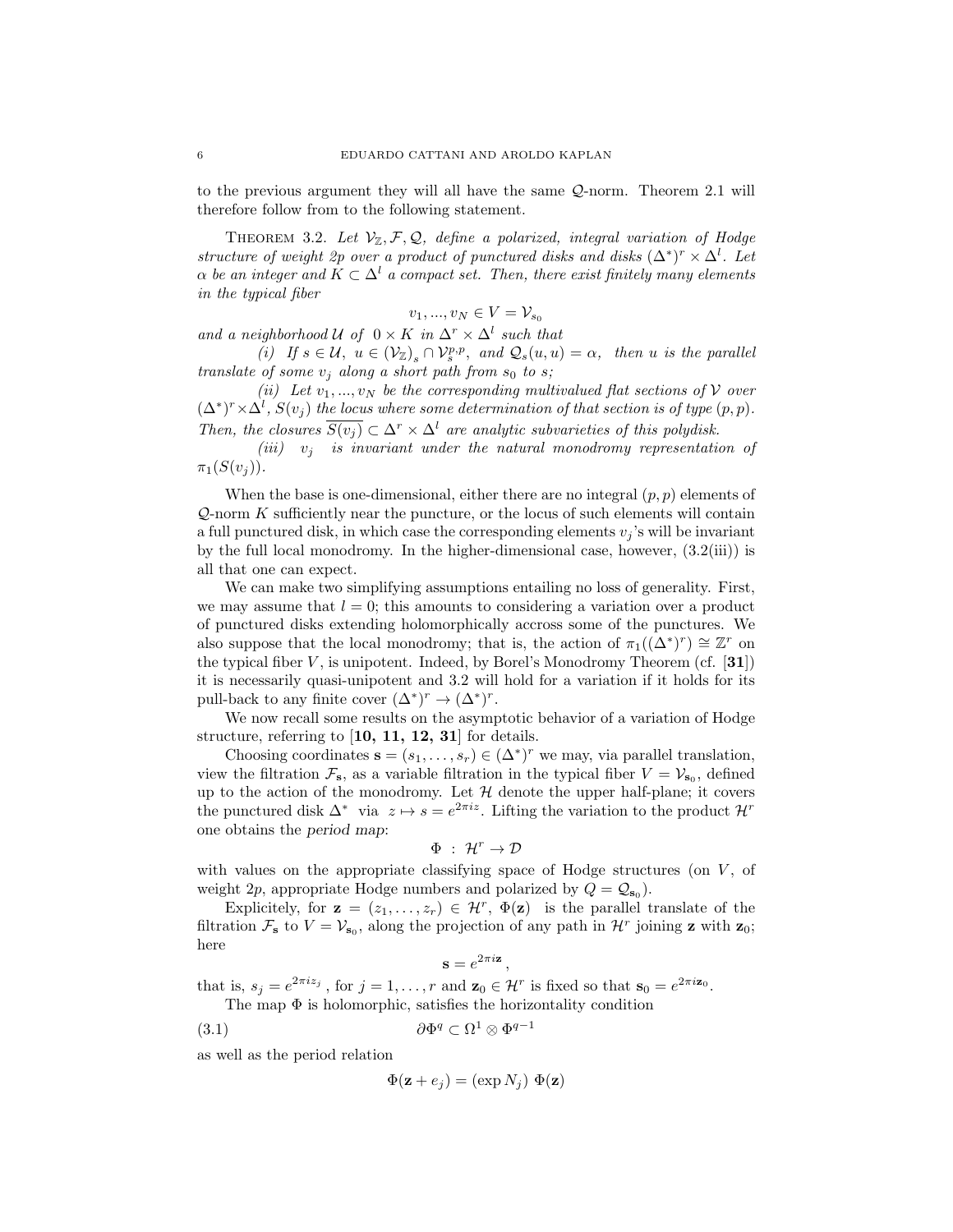where  $e_{j_i} = \delta_{j,i}$  and the  $N'_j s$  are the monodromy logarithms. The latter are mutually commuting infinitesimal isometries of Q which preserve the rational structure on  $V$ .

According to Schmid's Nilpotent Orbit Theorem [31], one can write

$$
\Phi(\mathbf{z}) = \exp\left(\sum_{j=1}^{r} z_j N_j\right) \cdot \Psi(\mathbf{s})
$$

for some holomorphic map

$$
\Psi:\Delta^r\rightarrow\check{\mathcal{D}}
$$

into the Zariski closure of  $\mathcal D$  in the corresponding flag variety. Moreover, letting

$$
F := \Psi(0)
$$

the nilpotent orbit

(3.2) 
$$
\theta(z_1,\ldots,z_r) = \exp\left(\sum_{j=1}^r z_j N_j\right) \cdot F
$$

is again holomorphic and satisfies (1.7-8) -hence it is also the lifted period map of a variation over  $(\Delta^*)^r$ .

We must point out that the filtration  $F \in \check{\mathcal{D}}$  depends on the choice of coordinates and only its orbit  $\mathcal{F}_{\Phi}$  under the action of the abelian group

{ exp 
$$
(\sum_{j=1}^r \mu_j N_j)
$$
 ;  $\mu_j \in \mathbb{C}$  }.

is intrinsically associated to  $\Phi$ . We will refer to any filtration  $F \in \mathcal{F}_{\Phi}$  as a limiting Hodge filtration.

Any nilpotent transformation  $T \in End(V)$ ,  $T^{k+1} = 0$ , has an associated weight filtration,  $W(T)$ . This is an increasing filtration,

$$
\{0\} = W_{-k-1}(T) \subset W_{-k}(T) \subset \cdots \subset W_k(T) = V
$$

characterized by the properties:

$$
T W_{\ell}(T) \subset W_{\ell-2}(T), \qquad T^{\ell} : Gr_{\ell}^{W(T)} \stackrel{\sim}{\to} Gr_{-\ell}^{W(T)}
$$

The filtration  $W(T)$  is defined over  $\mathbb Q$  if  $T \in \text{End}(V_0)$ . As shown in [9], if  $\theta(\mathbf{z})$  is a nilpotent orbit and  $\lambda_1, \ldots, \lambda_r$  are real and positive:

$$
W(\lambda_1 N_1 + \cdot + \lambda_r N_r) = W(N_1 + \cdot + N_r).
$$

We set

$$
W := W(N_1 + \cdots + N_r)[-2p],
$$

where, as usual,  $W[a]$  denotes the shifted filtration:  $(W[a])_{\ell} = W_{\ell+a}$ .

It is a consequence of the  $SL_2$ -Orbit Theorem that for any limiting Hodge filtration, the pair

$$
(W, F)
$$

is a mixed Hodge structure, polarized -in the sense of [9] and relative to the form  $Q$ - by every  $N = \lambda_1 N_1 + \cdots + \lambda_r N_r, \lambda_j \in \mathbb{R}_{>0}$ .

In terms of the (lifted) period mapping, the finiteness statement (i) in Theorem 3.2 may now be restated as: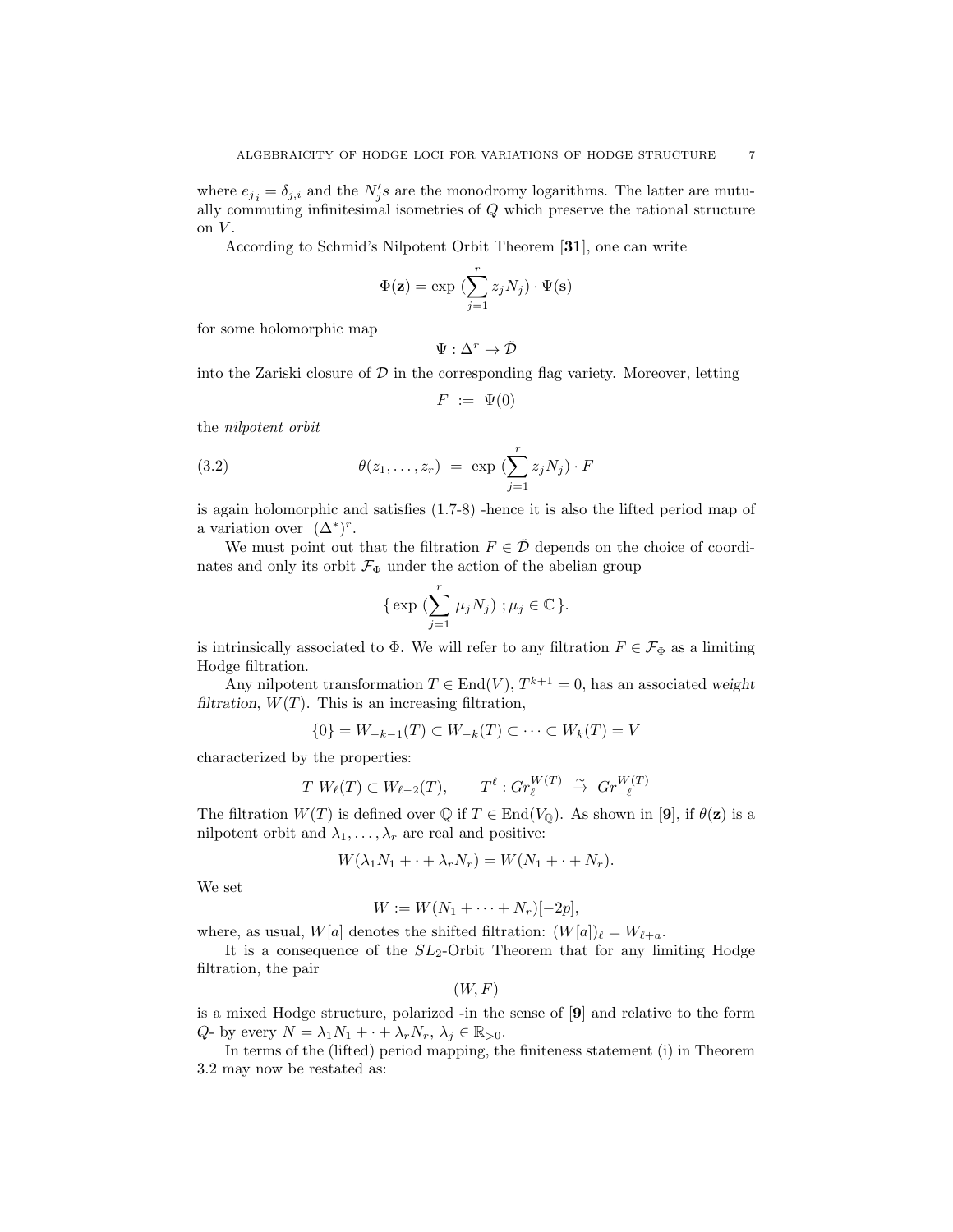THEOREM 3.3. Let  $K > 0$  be given, then for some  $\beta > 0$ , the set  $V_{\beta}$  consisting of all elements  $v \in V_{\mathbb{Z}}$  with  $Q(v, v) \leq K$  and such that  $v \in \Phi^p(\mathbf{z})$  for some  $\mathbf{z}$  with  $\text{Im}(z_i) > \beta$ ,  $|\text{Re}(z_i)| \leq 1$ , is finite.

Moreover, suppose that the  $(p, p)$ -locus  $S(v)$  of a locally flat integral section contains the origin  $0 \in \Delta^r$  in its closure. Then

$$
v \in F^p \cap \bar{F}^p \cap W_0(N_1 + \dots + N_r)
$$

for some limiting Hodge filtration F.

Assuming Theorem 3.3, we will now proceed to prove (ii) and (iii) of Theorem 3.2. We fix an element  $v \in V_{\mathbb{Z}}$  satisfying  $Q(v, v) \leq K$ , and such that the  $(p, p)$ -locus of the corresponding flat section,

$$
\Sigma = S(v)
$$

contains the origin  $0 \in \Delta^r$  in its closure.  $\Sigma$  is the projection onto  $(\Delta^*)^r$  of the set

$$
\widetilde{\Sigma} = \{ \mathbf{z} \in \mathcal{H}^r : v \in \Phi^p(\mathbf{z}) \}.
$$

The group  $G = O(Q, \mathbb{C})$  acts transitively and holomorphically on  $\check{D}$ , so we may write

$$
\Psi(\mathbf{s}) = \exp \Gamma(\mathbf{s}) \cdot F
$$

where F is as in (1.10) and  $\Gamma: (\Delta^*)^r \longrightarrow \mathfrak{g}$  is a holomorphic map with values in the Lie algebra of G. We choose a specific lifting as follows. Let  $\{I^{a,b}\}\$  be the canonical bigrading of V (cf.  $(4.1)$  below) associated to the mixed Hodge structure  $(W, F)$ . Then

$$
W_{\ell} = \bigoplus_{a+b \leq \ell} I^{a,b} \quad ; \quad F^q = \bigoplus_{a \geq q} I^{a,b}.
$$

Being a Lie algebra of endomorphisms of V,  $\mathfrak g$  inherits a bigrading  $\{I^{a,b}\mathfrak g\}$  in terms of which the isotropy subalgebra of  $\mathfrak g$  at F is  $\mathfrak h = \bigoplus_{a \geq 0} I^{a,b} \mathfrak g$  and

$$
\mathfrak{g} = \mathfrak{h} + \mathfrak{b} \quad ; \quad \mathfrak{b} = \bigoplus_{a < 0} I^{a,b} \mathfrak{g}
$$

Since  $\Psi(0) = F$ , we can choose the function  $\Gamma(\mathbf{s})$  to be holomorphic, b-valued and such that  $\Gamma(0) = 0$ . Note that **b** is a graded nilpotent Lie algebra:

$$
\mathfrak{b}=\mathfrak{b}^{-1}\oplus \mathfrak{b}^{-2}\oplus \cdots \quad ; \quad \mathfrak{b}^r=\bigoplus_{a=r}I^{a,b}\mathfrak{g}
$$

The monodromy logarithms are  $(-1, -1)$ -morphisms of the mixed Hodge structure  $(W, F)$ . Hence, they satisfy  $N_j(I^{a,b}) \subset I^{a-1,b-1}$ . Therefore,  $N_j \in I^{-1,-1}$ g  $\subset$  $\mathfrak{b}^{-1}$ . Setting

$$
\exp(\sum_{j=1}^{r} z_j N_j) = \exp(\mathbf{z} \cdot N)
$$

we can write

(3.3) 
$$
\exp(\mathbf{z} \cdot N) \cdot \exp \Gamma(\mathbf{s}) = \exp X(\mathbf{z})
$$

for some holomorphic, b-valued function X on  $\mathcal{H}^r$ . By construction, the period mapping is now expressed as

(3.4) 
$$
\Phi(\mathbf{z}) = \exp X(\mathbf{z}) \cdot F
$$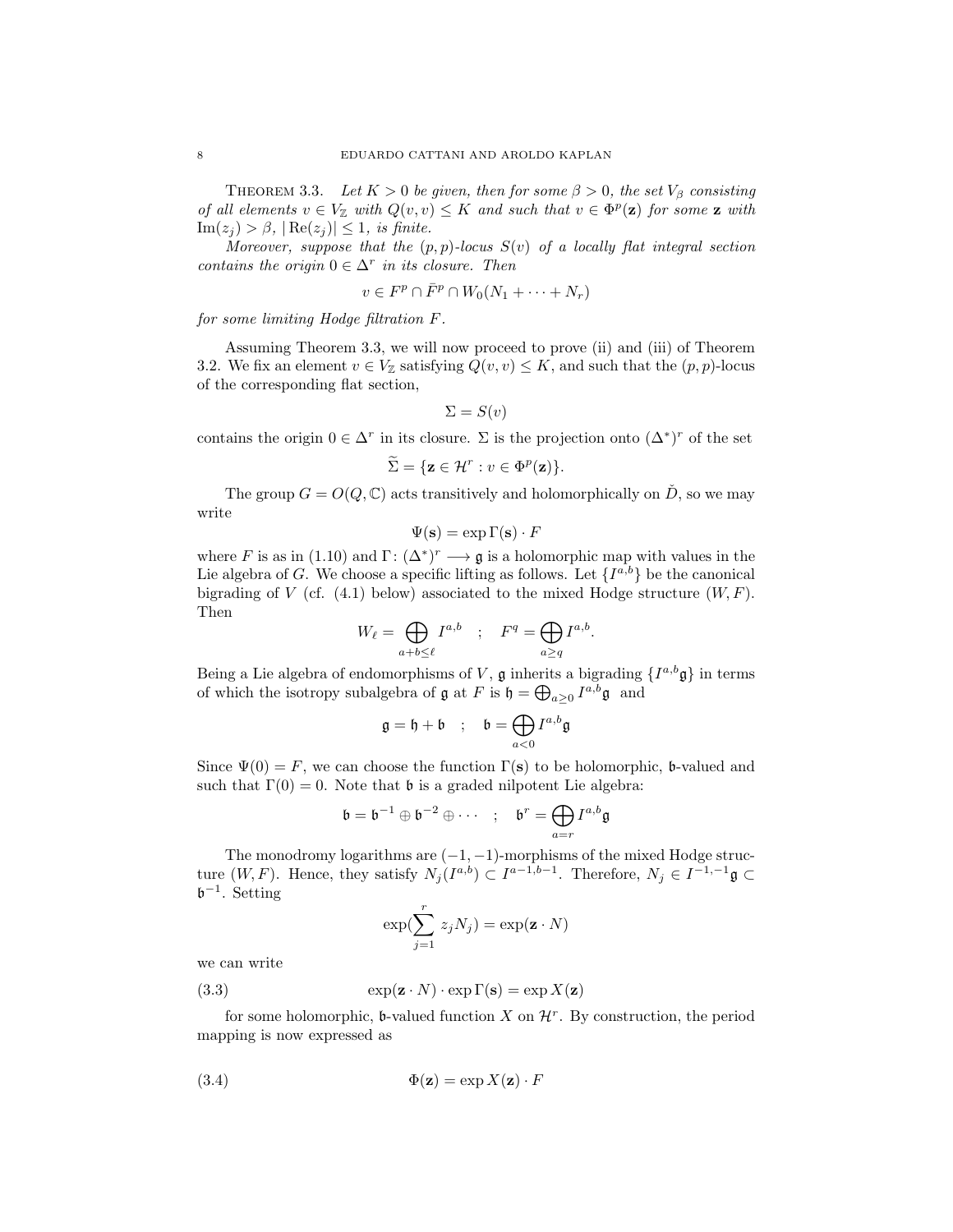The horizontality of  $\Phi$ , 3.1 takes the form

$$
\exp(-X)\cdot \partial \exp X \in F^{-1}\mathfrak{g} = \bigoplus_{a\geq -1} I^{a,b}\mathfrak{g}
$$

The logarithmic derivative of the b-valued function  $X(\mathbf{z})$  must remain in b; therefore,

$$
\exp(-X) \cdot \partial \exp X \in \mathfrak{b} \cap F^{-1} \mathfrak{g} = \mathfrak{b}^{-1}.
$$

If we decompose

$$
X = X_{-1} + X_{-2} + \cdots \quad ; \quad X_r \in \mathfrak{b}^r
$$

it follows that

(3.5) 
$$
\exp(-X) \cdot \partial \exp X = \partial \exp X_{-1}
$$

On the other hand, we obtain from 3.3

$$
\exp(-X) \cdot \partial \exp X = \sum_{j} e^{-ad(\Gamma)} N_j \otimes dz_j + \exp(-\Gamma) \cdot \partial \exp \Gamma
$$

which, because of 3.5, implies that

(3.6) 
$$
e^{-ad(\Gamma)}N_j + 2\pi i s_j \exp(-\Gamma) \frac{\partial \exp \Gamma}{\partial s_j} \in \mathfrak{b}^{-1}
$$

Setting  $s_j = 0$  and noting that  $e^{-ad(\Gamma)} N_j \equiv N_j \pmod{\mathfrak{b}^{-2} + \mathfrak{b}^{-3} + \cdots}$ , (1.15) yields the following identity which will play an important role in our inductive step:

(3.7) 
$$
[N_j, \Gamma(\mathbf{s})] = 0 \text{ whenever } s_j = 0.
$$

The differential equation 3.6 encapsulates the properties of the holomorphic function  $\Gamma(\mathbf{s})$ , required for  $\Phi(\mathbf{z})$ , defined as in 3.4, to be a period map. In fact, we have (cf.  $(2.8)$ in  $[10]$ ):

THEOREM 3.4. Let  $\{N_1, \ldots, N_r; F\}$  be a nilpotent orbit and suppose  $\Gamma: \Delta^r \to \mathfrak{b}$ is a holomorphic map satisfying 3.4. Then, the map  $\Phi(\mathbf{z}) = \exp(\mathbf{z} \cdot N) \cdot \exp \Gamma(\mathbf{s}) \cdot F$ is (the lifting of ) a period mapping.

Because of 3.4 we can now describe  $\tilde{\Sigma}$  as

$$
\widetilde{\Sigma} = \{ \, \mathbf{z} \in \mathcal{H}^r \; : \; \exp(-X(\mathbf{z})) \cdot v \in F^p \, \}
$$

Given that the origin is in the closure of  $\Sigma$  and that the filtration F has been chosen as in Theorem 3.3, one can also write

$$
\widetilde{\Sigma} = \{ \mathbf{z} \in \mathcal{H}^r \; : \; \exp(-X(\mathbf{z})) \cdot v = v \}
$$

Indeed,  $v \in F^p \cap \overline{F}^p \cap W_0$  which, by definition of the bigrading (4.1), is contained in  $I^{p,p}$ . Since  $X(\mathbf{z}) \in \mathfrak{b}$ ,

$$
\exp(X(\mathbf{z})) \cdot v \equiv v \quad \left(\text{mod}\quad \bigoplus_{a < p} I^{a,b}\right)
$$

Therefore,  $\exp(-X(\mathbf{z})) \cdot v \in F^p$  if and only if  $\exp X(\mathbf{z}) \cdot v = v$ . We can then conclude, since  $X(\mathbf{z})$  is nilpotent:

$$
\widetilde{\Sigma} = \{ \mathbf{z} \in \mathcal{H}^r : \exp X(\mathbf{z}) \cdot v = v \} = \{ \mathbf{z} \in \mathcal{H}^r : X(\mathbf{z}) \cdot v = 0 \}
$$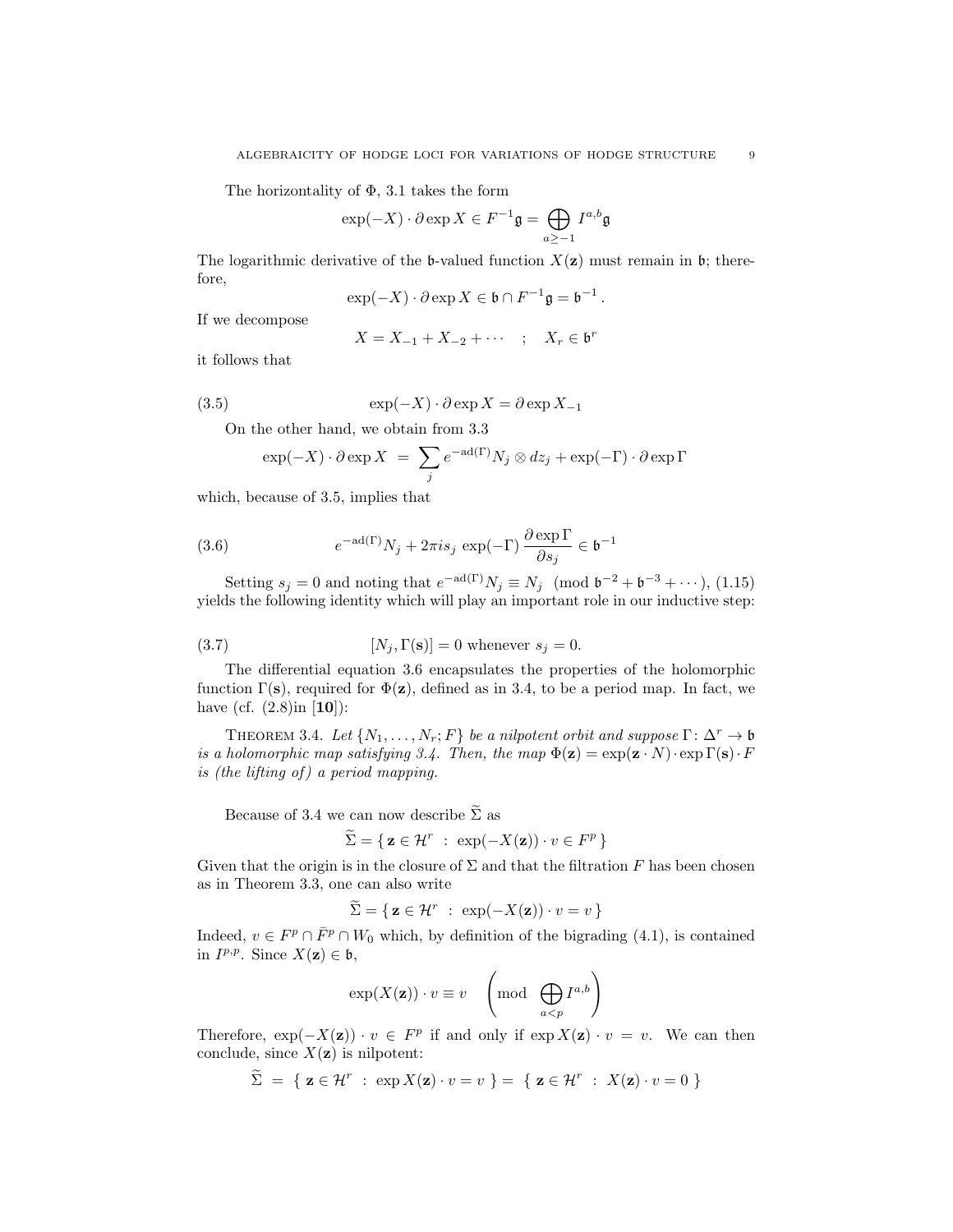Since  $v \in I^{p,p}, X(\mathbf{z}) \cdot v = 0 \Leftrightarrow X_{-j}(\mathbf{z}) \cdot v = 0 \ \forall j.$  Therefore

$$
\widetilde{\Sigma} \subset \widetilde{\Sigma}_{-1} := \{ \mathbf{z} \in \mathcal{H}^r : X_{-1}(\mathbf{z}) \cdot v = 0 \}.
$$

Setting  $\Sigma_{-1} = \exp(2\pi i \tilde{\Sigma}_{-1})$ , we have a diagram of inclusions and projections:

$$
\begin{array}{ccc}\n\widetilde{\Sigma} & \hookrightarrow & \widetilde{\Sigma}_{-1} & \hookrightarrow & \mathcal{H}^r \\
\downarrow \pi & & \downarrow \pi & & \downarrow \pi \\
\Sigma & \hookrightarrow & \Sigma_{-1} & \hookrightarrow & (\Delta^*)^r\n\end{array}
$$

We emphasize that  $\tilde{\Sigma}$  need not be equal to  $\pi^{-1}(\Sigma)$ , and similarly for  $\tilde{\Sigma}_{-1}$ .

LEMMA 3.5. The closure of  $\Sigma_{-1}$  is an analytic subvariety of  $\Delta^r$ .

PROOF.  $\Sigma_{-1}$  is defined as the projection of the variety:

$$
\widetilde{\Sigma}_{-1} = \{ \mathbf{z} \in \mathcal{H}^r \; : \; X_{-1}(\mathbf{z}) \cdot v = 0 \}
$$

and

$$
X_{-1}(\mathbf{z}) = \sum_j z_j N_j + \Gamma_{-1}(\mathbf{s})
$$

Since  $v \in V_{\mathbb{Q}}$  and  $N_j \in \text{End}(V_{\mathbb{Q}})$ , we may choose coordinates  $w_j = \sum m_{ij} z_i$ ,  $m_{ij} \in \mathbb{Z}$ , and a basis of  $V_{\mathbb{Q}}$  so that, in these new coordinates and relative to this basis,  $\widetilde{\Sigma}_{-1}$  is defined by the system of equations:

$$
w_j + \mu_j(\mathbf{s}) = 0 \ (1 \le j \le \rho)
$$
  

$$
\mu_{\rho + l}(\mathbf{s}) = 0 \ (l \ge 0),
$$

where  $\rho = \dim(\text{span}_{\mathbb{Q}}\{N_1v, \ldots, N_rv\})$  and the functions  $\mu_j(\mathbf{s})$  are holomorphic in  $\Delta^r$ .

Let,

$$
t_j = e^{2\pi i w_j} = \prod_i s_i^{m_{ij}}
$$

Then,  $\Sigma_{-1}$  is defined by the system of equations in  $(\Delta^*)^r$ ,

$$
t_j(\mathbf{s}) e^{2\pi i \mu_j(\mathbf{s})} = 1 \ (1 \le j \le \rho)
$$

$$
\mu_{\rho+l}(\mathbf{s}) = 0 \ (l \ge 0)
$$

From this, it is clear that the closure of  $\Sigma_{-1}$  is analytic as the Lemma asserts.

 $\Box$ 

THEOREM 3.6. The element  $v$  is invariant under the monodromy representation of  $\pi_1(\Sigma_{-1})$ 

PROOF. Given and arbitrary loop  $\sigma : [0,1] \to (\Delta^*)^r$  based at  $\mathbf{s}_0$ , and its lifting  $\zeta : [0,1] \to \mathcal{H}^r$  with  $\zeta(0) = \mathbf{z}_0$ , then

$$
\mu([\sigma]) = \exp(\sum_j m_j N_j)
$$

where  $(m_1, \ldots, m_r) = \zeta(1) - \zeta(0) \in \mathbb{Z}^r$ . If  $\sigma$  lies in  $\Sigma_{-1}$ , then for each  $t \in [0, 1]$ , we can write

$$
\zeta(t) = \zeta'(t) + q(t)
$$

with  $\zeta'(t) \in \tilde{\Sigma}_{-1}$  and  $q(t) \in \mathbb{Z}^r$ . Since  $\Gamma_1(0) = 0$ ,

$$
X_{-1}(\zeta(t)) = X_{-1}(\zeta'(t)) + \sum_{j} q_j N_j
$$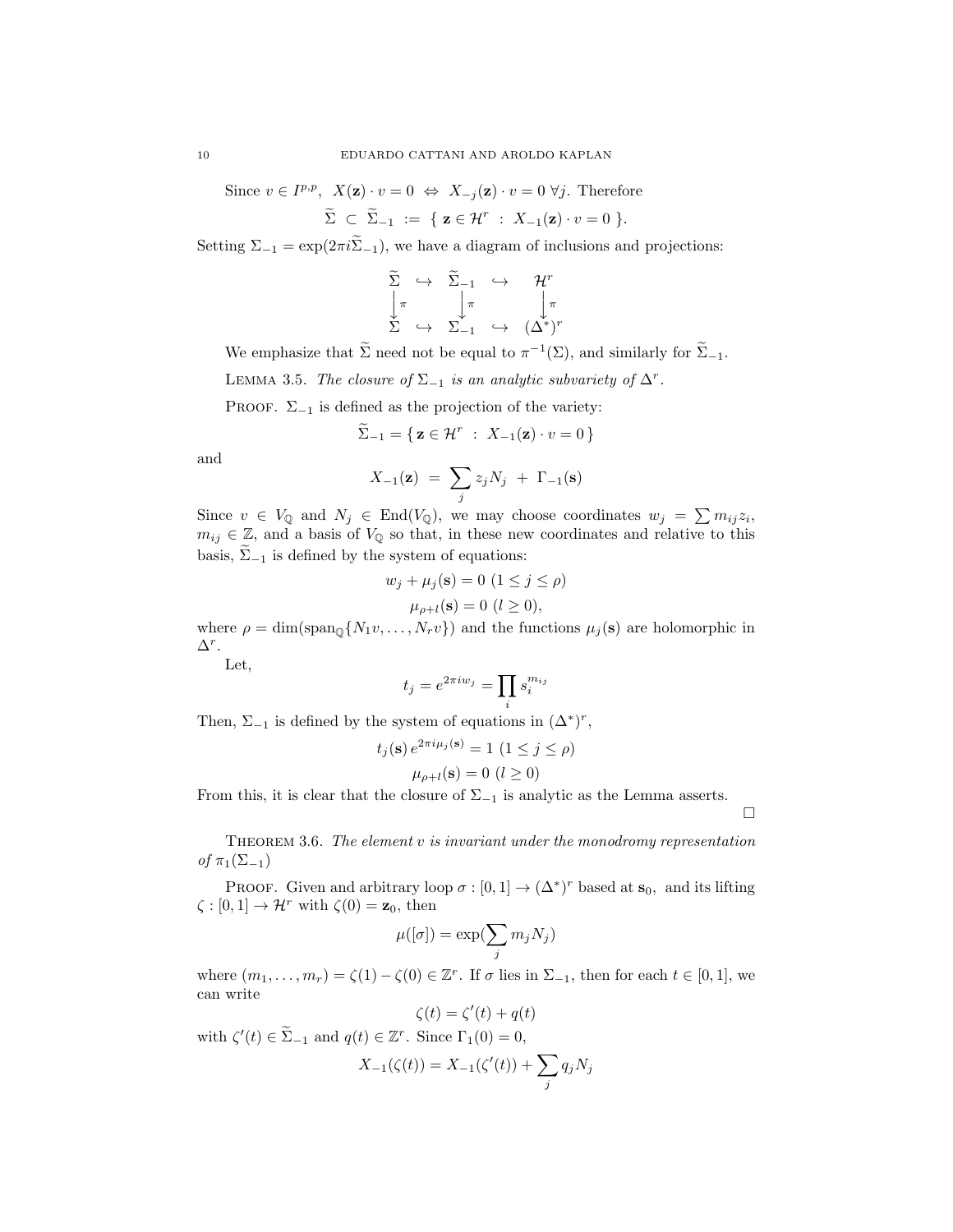and therefore

$$
X_{-1}(\zeta(t)) \cdot v = \sum_j q_j N_j \cdot v
$$

since  $X_{-1}(\zeta'(t))\cdot v=0$  by definition of  $\sum_{-1}^{\infty}$ . By continuity, and since the right-hand side of this equation lies in  $V_{\mathbb{Q}}$ ,  $X_{-1}(\zeta(t)) \cdot v$  must be constant. Consequently,

$$
\sum_{j} m_{j} N_{j} \cdot v = X_{-1}(\zeta(1)) \cdot v - X_{-1}(\zeta(0)) \cdot v = 0.
$$

Let  $\bar{\Sigma}$  (respectively,  $\bar{\Sigma}_{-1}$ ) denote the closure of the analytic variety  $\Sigma$  (respectively,  $\Sigma_{-1}$ ). Theorem 3.6 together with the following will complete the proof of Theorem 3.2.

LEMMA 3.7.  $\bar{\Sigma}$  is an analytic subvariety of  $\Delta^r$ . In fact,  $\bar{\Sigma}$  is the union of irreducible components of  $\bar{\Sigma}_{-1}$ .

PROOF. The variety  $\Sigma$  is defined as  $\pi(\tilde{\Sigma})$ , where  $\tilde{\Sigma} \subset \mathcal{H}^r$  is defined by the equation

$$
\exp X(\mathbf{z}) \cdot v = v
$$

This equation may be interpreted as follows: Since, by assumption, the local monodromy transformations are unipotent, the vector bundle  $\mathcal{V} \to (\Delta^*)^r$  has a distinguished extension  $\hat{\mathcal{V}} \to \Delta^r$ , the canonical extension [14]. A trivialization of  $\hat{\mathcal{V}}$  is given by those sections of V corresponding to functions  $\mathcal{H}^r \to V$  of the form

$$
\mathbf{z} \to (\exp(\mathbf{z} \cdot N)) \cdot u
$$

for  $u \in V$ . Consequently, the function  $z \to \exp X(z) \cdot v$  defines a (single-valued) holomorphic section  $\hat{\nu}(\mathbf{s})$  of  $\hat{\nu}$ . In this setting,  $\Sigma$  may be described as the locus of points  $\mathbf{s} \in (\Delta^*)^r$  at which  $\hat{\nu}(\mathbf{s})$  agrees with some determination of the multivalued flat section  $v(\mathbf{s})$ .

On the other hand, the identity 3.5 and the fact that, by definition,  $X_{-1}(\mathbf{z})\cdot v =$ 0 for  $z \in \tilde{\Sigma}_{-1}$ , imply that  $\hat{\nu}(s)$  defines on  $\Sigma_{-1}^*$ , the set of smooth points of  $\Sigma_{-1}$ , a flat, holomorphic section of the restriction of  $V$  to  $\Sigma_{-1}^*$ .

Suppose now that Y is an irreducible component of  $\overline{\Sigma}_{-1}$ . Both  $Y^*$ , the subset of smooth points of Y, and  $Y^* \cap (\Delta^*)^r$  are connected. If  $s_0 \in Y^* \cap \Sigma$ , then at  $s_0$ ,  $\hat{\nu}(s_0)$ agrees with some determination of  $v(\mathbf{s}_0)$ , but since  $\hat{\nu}(\mathbf{s})$  is flat along  $Y^*$ , it follows that  $\hat{\nu}(\mathbf{s})$  will be a determination of  $v(\mathbf{s})$  for all  $\mathbf{s} \in Y^* \cap (\Delta^*)^r$ . Consequently, either Y does not intersect  $\Sigma$  or  $Y \subset \Sigma$ .  $\Box$ 

We conclude this section with the proof of Theorem 2.2. Let  $U_{\mathbb{Q}} \subset (\mathcal{V}_{\mathbb{Q}})_{\mathbf{s}_0} = V_{\mathbb{Q}}$  be a Hodge substructure:

(3.8) 
$$
U = U_{\mathbb{Q}} \otimes \mathbb{C} = \bigoplus_{p+q=k} U \cap H^{p,q}.
$$

We will show that the locus  $\Sigma_U$  of points  $s \in S$  at which some parallel translate of U remains a Hodge substructure is an algebraic subvariety of S.

Let  $d = \dim_{\mathbb{C}}(U)$  and consider the exterior power  $\Lambda^d V$ . A Hodge structure of weight k on V defines a Hodge structure of weight kd on  $\Lambda^d V$  by: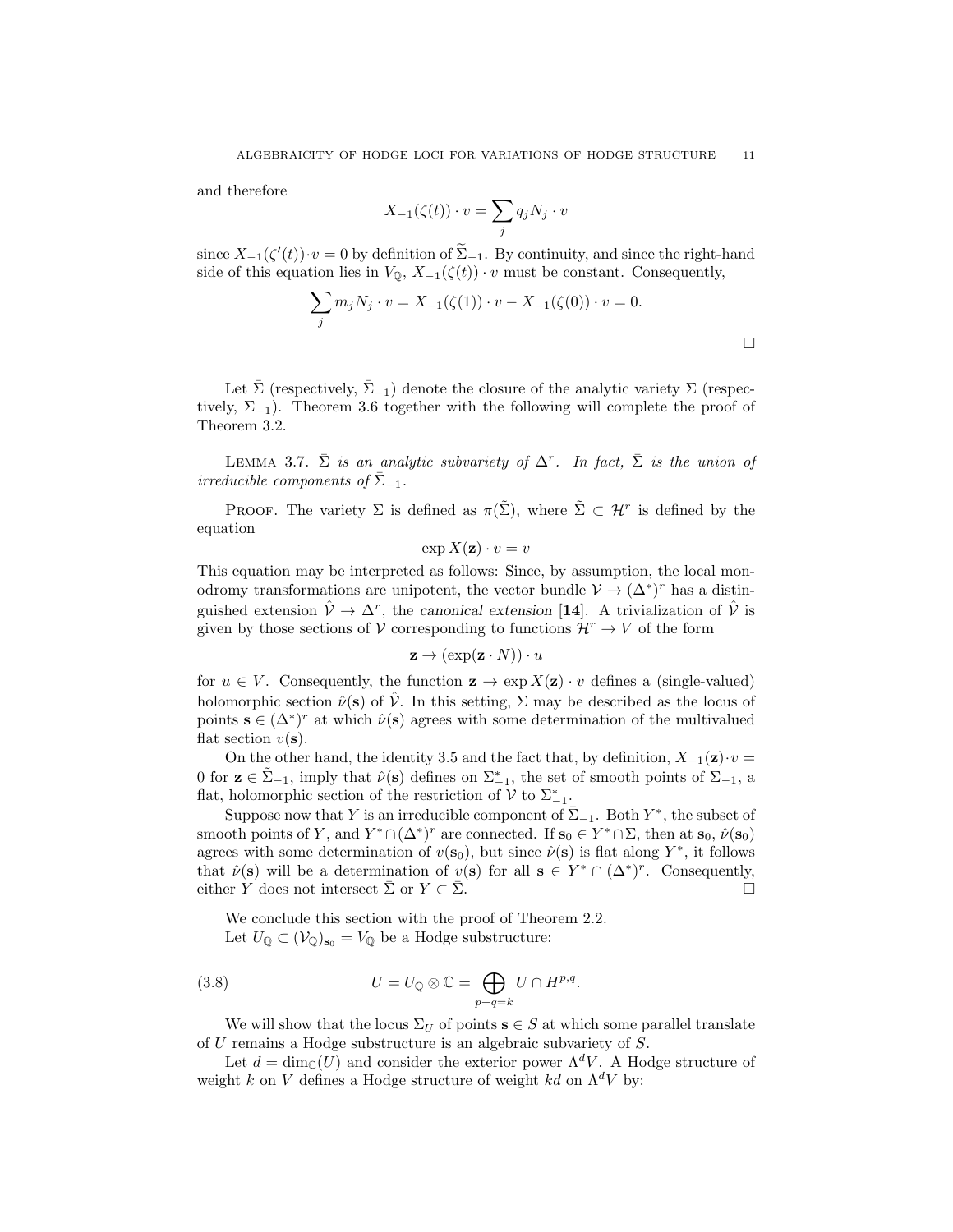$$
\Lambda^d V = \bigoplus_{a+b=kd} H^{a,b}_{\wedge}
$$

with

$$
H^{a,b}_{\wedge} = \bigoplus_{a_1 + \ldots + a_d = a} \left( H^{a_1,k-a_1} \wedge \ldots \wedge H^{a_d,k-a_d} \right)
$$

Let  $F_\wedge$  denote the corresponding Hodge filtration. We note that kd is always even, because if  $k$  is odd, then  $d$  is necessarily even.

If a bilinear form  $Q$  polarizes the Hodge structure on  $V$ , then the corresponding Hodge structure on  $\Lambda^d V$  is polarized by the bilinear form  $Q^\wedge$  defined by

$$
Q^{\wedge}(u_1 \wedge \ldots \wedge u_d, v_1 \wedge \ldots \wedge v_d) = \det(Q(u_i, v_j))
$$

We consider then the polarizable variation of Hodge structure defined by  $(\Lambda^d \mathcal{V}_{\mathbb{Z}}, \mathcal{F}_{\wedge})$ .

The one-dimensional subspace  $\Lambda^d U$  is defined over  $\mathbb Q$  and, at the point  $s_0 \in S$ , it is contained in  $H^{p,p}_\wedge$ ,  $p = kd/2$ . Thus,  $\Sigma_U \subset \Sigma_U^\wedge$ , where  $\Sigma_U^\wedge$  is the locus where some parallel translate of  $\Lambda^d U$  remains of type  $(p, p)$ . By Theorem (1.3),  $\Sigma_U^{\wedge}$  is an algebraic subvariety of S.

We assume now that  $\mathbf{s}_0$  is a smooth point in  $\Sigma_U^{\wedge}$  and let  $\mathcal N$  be a simply connected neighborhood of  $\mathbf{s}_0$ . Let  $\Sigma_U \subset \mathcal{N}$  be the locus of points  $\mathbf{s} \in \mathcal{N}$  such that the parallel translation of  $U$  to s along any path in  $\mathcal N$  is a Hodge substructure. Clearly,

$$
\tilde{\Sigma}_U\subset \Sigma_U\cap \mathcal{N}\subset \Sigma_U^\wedge\cap \mathcal{N}
$$

 $\tilde{\Sigma}_U$  is an analytic subvariety of N. In fact, making N smaller if necessary,  $\tilde{\Sigma}_U$ is given by

$$
\tilde{\Sigma}_U = \{ \mathbf{s} \in \mathcal{N} \; : \; \dim(F^p(\mathbf{s}) \cap U) = \dim(F^p(\mathbf{s}_0) \cap U) \}
$$

Assume now that  $s_0$  is a smooth point of  $\tilde{\Sigma}_U$  as well and let

$$
\xi\colon T_{\mathbf{s}_0}(S)\longrightarrow \bigoplus_a \text{Hom}(H_{\mathbf{s}_0}^{a,k-a},H_{\mathbf{s}_0}^{a-1,k-a+1})
$$

be the differential, at  $s_0$ , of the period map of the variation. The tangent space to  $\Sigma_U$  at  $s_0$  is then given by

$$
T_{\mathbf{s}_0}(\tilde{\Sigma}_U) = \{ X \in T_{\mathbf{s}_0}(S) : \xi(X)(H_{\mathbf{s}_0}^{a,k-a} \cap U) \subset H_{\mathbf{s}_0}^{a-1,k-a+1} \cap U , \text{ for all } a \}
$$

On the other hand, the differential of the period map associated to the variation of Hodge structure  $(\Lambda^d \mathcal{V}_\mathbb{Z}, \mathcal{F}_\wedge)$  is given by:

$$
\xi^{\wedge}(X) = \sum_{i=1}^{d} (-1)^{i-1} I \wedge \ldots \wedge \xi(X) \wedge \ldots \wedge I
$$

and the tangent space at  $\mathbf{s}_0$  of the  $(p, p)$ -locus  $\Sigma_U^{\wedge}$  is

$$
T_{\mathbf{s}_0}(\Sigma_U^{\wedge}) = \{ X \in T_{\mathbf{s}_0}(S) : \xi^{\wedge}(X)(\Lambda^d U) = 0 \}
$$

Therefore,  $T_{s_0}(\tilde{\Sigma}_U) = T_{s_0}(\Sigma_U^{\wedge})$ . Indeed, if  $u_1, \ldots, u_d$  is a basis of U compatible with the Hodge decomposition 3.8, and  $X \in T_{s_0}(\tilde{\Sigma}_U)$  then, for any  $i = 1, \ldots, d$ , the product  $u_1 \wedge \ldots \wedge \xi(X) u_i \wedge \ldots \wedge u_d$  must be contained in  $\Lambda^d(U)$ , but being of type  $(p-1, p+1)$ , it must vanish. Conversely, if W is any complement of U, and, given  $X \in T_{\mathbf{s}_0}(\Sigma_U^{\wedge})$  we write  $\xi(X)(u_i) = u'_i + w_i, u'_i \in U, w_i \in W$ , then

$$
\sum_{i} (-1)^{i-1} u_1 \wedge \ldots \wedge (u'_i + w_i) \wedge \ldots \wedge u_d = 0
$$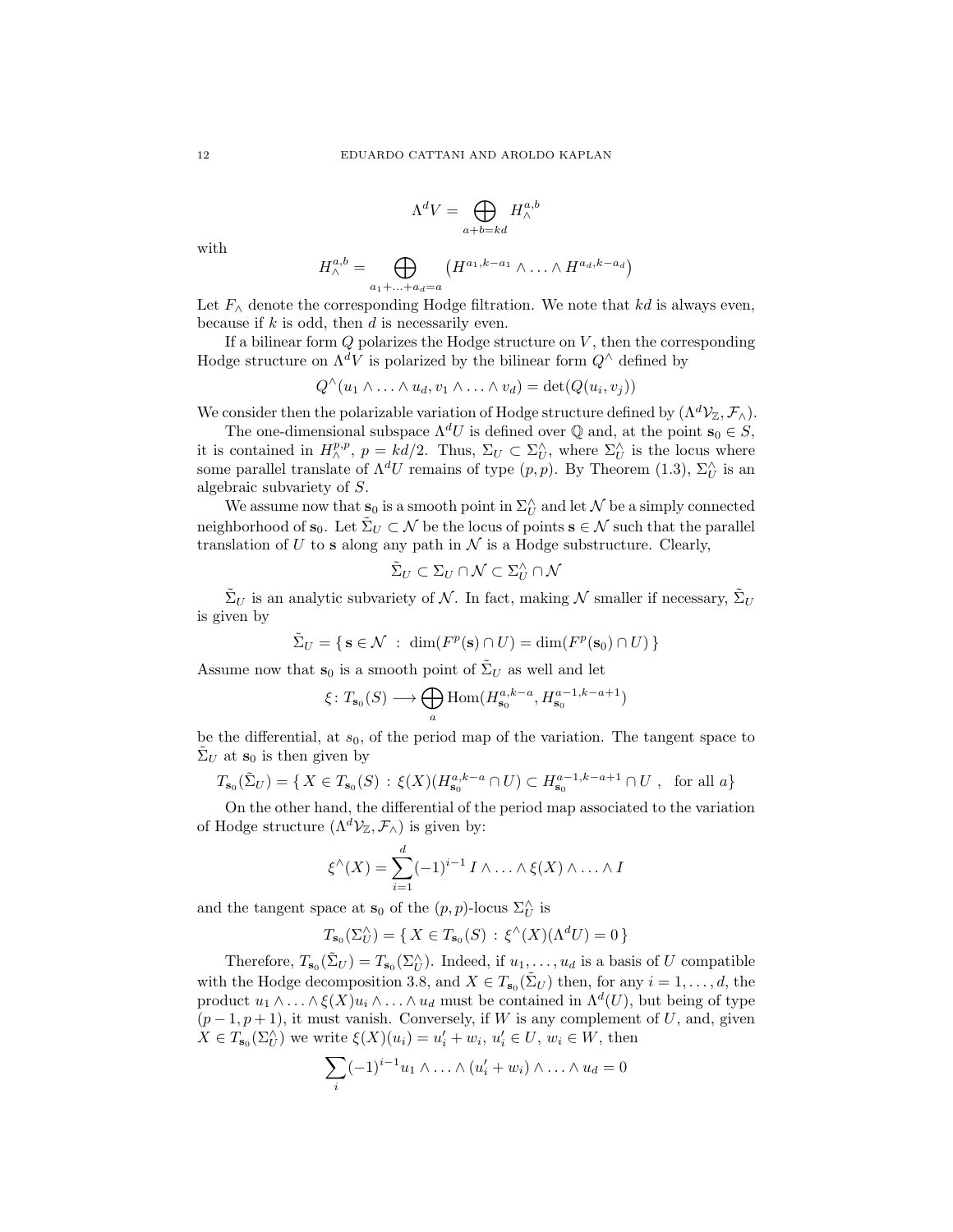implies that

$$
u_1 \wedge \ldots \wedge w_i \wedge \ldots \wedge u_d = 0
$$

for each i and, consequently,  $w_i = 0$ .

Arguing as in the proof of Lemma 3.7, we conclude that  $\Sigma_U$  is a union of irreducible components of  $\Sigma^\wedge_U$  and, therefore, algebraic.

## 4. Splittings of MHS and Asymptotics of Period Maps

In this section we will collect the basic results on mixed Hodge structures (MHS), their real splittings, and the asymptotics of period maps that we will use in the sequel. We refer to [31, 11, 10, 8] for details and proofs.

Given a mixed Hodge structure (MHS)  $(W, F)$  the subspaces

(4.1) 
$$
I^{a,b} = I^{a,b}(W, F) = F^a \cap W_{a+b} \cap (\bar{F}^b \cap W_{a+b} + \sum_{j \ge 1} \bar{F}^{b-j} \cap W_{a+b-j-1})
$$

define a bigrading of  $(W, F)$  uniquely characterized by the property:

$$
I^{a,b} \equiv \overline{I^{b,a}} \pmod{\Lambda^{a-1,b-1}},
$$

where

$$
\Lambda^{a,b}:=\bigoplus_{\substack{r\leq a\\s\leq b}}I^{r,s}.
$$

We say that  $(W, F)$  splits over  $\mathbb R$  if

$$
I^{a,b}(W,F) = F^a \cap \bar{F}^b \cap W_{a+b}.
$$

We set,

$$
L^{-1,-1}(W,F) = \{ T \in \text{End}(V) : T(I^{a,b}) \subset \Lambda^{a-1,b-1} \};
$$
  

$$
L_{\mathbb{R}}^{-1,-1}(W,F) = L^{-1,-1}(W,F) \cap \text{End}(V_{\mathbb{R}})
$$

Recall the following result due to Deligne [18] (see also [11]:

THEOREM 4.1. Given a MHS  $(W, F)$  there exists  $\delta \in L_{\mathbb{R}}^{-1,-1}(W, F)$  such that  $(W, \exp(-i\delta).F)$  is a MHS split over R. Moreover,  $\delta$  is unique, commutes with every morphism of  $(W, F)$ , and

$$
L^{-1,-1}(W,F) = L^{-1,-1}(W, \exp(-i\delta).F).
$$

**4.1.**  $SL_2$ -orbits. If  $\theta(z) = \exp(zN)F$  is a nilpotent orbit of Hodge structures of weight 2p, then the mixed Hodge structure  $(W, F)$ ,  $W = W(N)[-2p]$ , is polarized by the pair  $(N, Q)$  as defined in [9] (see also [11, Definition 2.26]). Indeed, the notions of polarized mixed Hodge structure (PMHS) and nilpotent orbits are equivalent [11, Corollary 3.13].

Let  $(W, F_{\delta})$  be the R-split MHS associated to  $(W, F)$  by Theorem 4.1, so that

$$
F = \exp(i\delta) F_{\delta}.
$$

Schmid's  $SL_2$ -orbit theorem associates a different R-split MHS to a PMHS  $(W, F)$ . We shall denote it by  $(W, F_{\sigma})$  and recall (cf. [11, Proposition (3.28)], [17]) that even though  $F_{\sigma}$  is defined using the nilpotent orbit, it is, a posteriori, canonically attached to the PMHS  $(W, F)$ . Indeed,

$$
(4.2) \t\t\t F_{\sigma} = \exp \sigma . F_{\delta},
$$

where  $\sigma$  is a universal non-commutative polynomial in the components  $\delta^{a,b}$ , for  $a, b \leq -1$ , of  $\delta$  relative to the bigrading  $I^{*,*}(W\mathfrak{g}, F_{\delta}\mathfrak{g})$ . Thus, the filtration  $F_{\sigma}$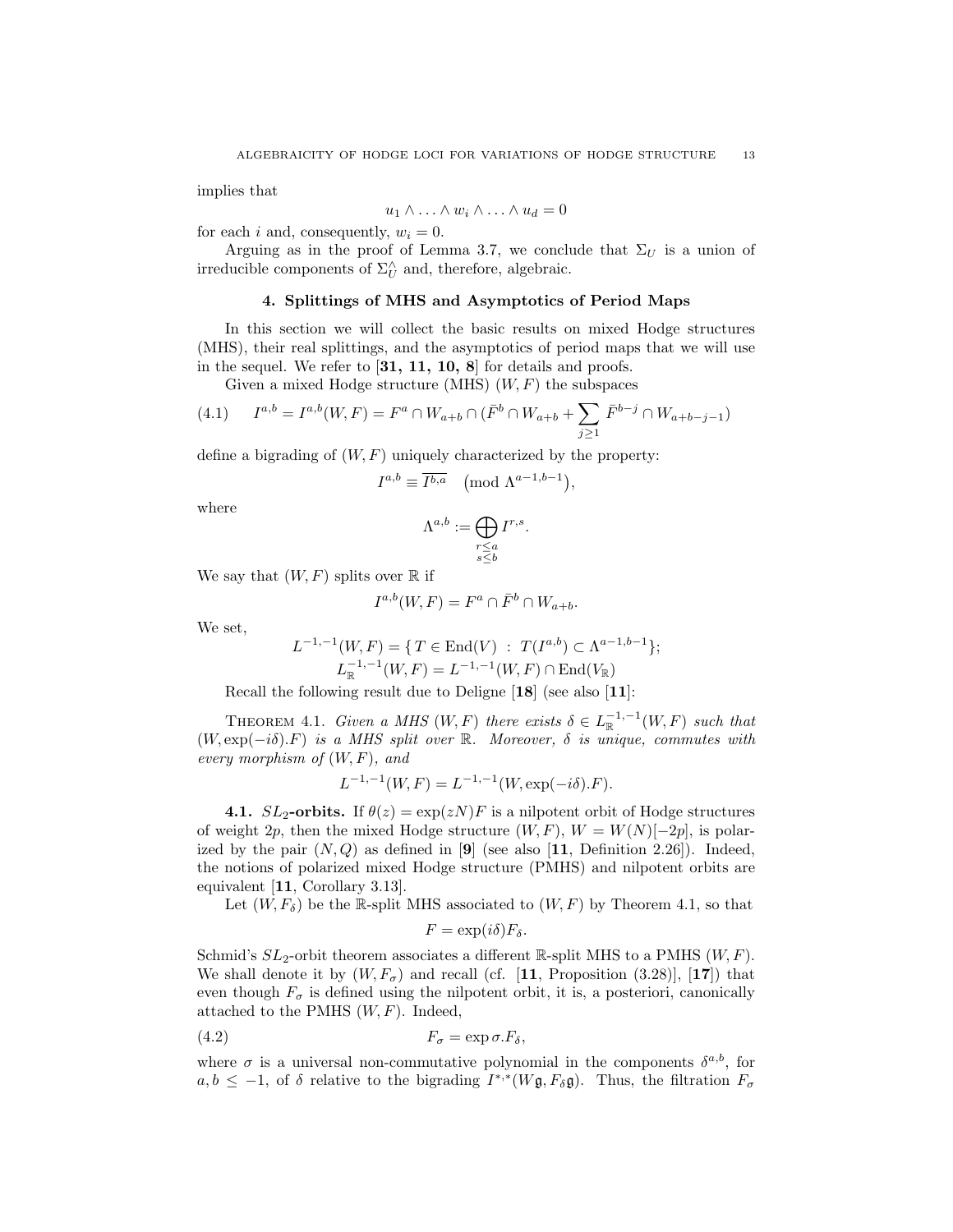depends only on the MHS  $(W, F)$  and not on the particular polarizing data  $(N, Q)$ . We can write

$$
(4.3) \t\t\t F = \exp \eta \cdot F_{\sigma},
$$

where  $\eta$  is also a universal polynomial on the components of  $\delta$  and, consequently,  $\eta \in L^{-1,-1} \mathfrak{g}$  as well.

Let  $(W, F)$  be a PMHS and  $(W, F_{\sigma})$  as above. The bigrading (4.1) is then given by

$$
I_{\sigma}^{a,b} = F_{\sigma}^a \cap \overline{F_{\sigma}^b} \cap W_{a+b}.
$$

Let  $Y_{\sigma} \in \mathfrak{g}_{\mathbb{R}} = \mathfrak{g} \cap \text{End}(V, \mathbb{R})$  be defined by:

(4.4) 
$$
Y_{\sigma}v = (a+b-2p)v
$$
, if  $v \in I_{\sigma}^{a,b}$ .

Then, the eigenspaces of  $Y_{\sigma}$ :

(4.5) 
$$
E_{\ell}(Y_{\sigma}) = \bigoplus_{a+b=\ell} I_{\sigma}^{a,b}
$$

define a real grading of the weight filtration W. Similarly, we define  $I_{\delta}^{a,b}$ ,  $Y_{\delta}$ , and  $E_{\ell}(Y_{\delta}).$ 

Since N is a  $(-1, -1)$ -morphism of  $(W, F_{\sigma})$  we have

$$
[Y_{\sigma}, N] = -2N.
$$

In fact,  $\{Y_{\sigma}, N\}$  extends to an  $\mathfrak{sl}_2$ -triple which defines a Lie algebra homomorphism:

$$
\rho_\sigma\colon \mathfrak{sl}_2(\mathbb{R})\to \mathfrak{g}_{\mathbb{R}}.
$$

A similar construction could be carried out for the splitting  $I_{\delta}^{a,b}$  leading to a homomorphism

$$
\rho_{\delta} \colon \mathfrak{sl}_2(\mathbb{R}) \to \mathfrak{g}_{\mathbb{R}}.
$$

But it is  $\rho_{\sigma}$  that generalizes well to the multivariable case.

We shall describe the construction in the case  $r = 2$ ,  $s = 0$ . Let

(4.6) 
$$
\theta(z_1, z_2) = \exp(z_1 N_1 + z_2 N_2) F
$$

be a nilpotent orbit. We will denote by

- $W^{(2)} := W(N_1 + N_2)[-2p],$
- $W^{(1)} := W(N_1)[-2p].$
- $F_{\sigma}^{(2)}$  the splitting associated with the PMHS  $(W^{(2)}, F)$ .

Since  $(W^{(2)}, F^{(2)}_{\sigma})$  splits over R and the action of  $N_2$  on  $W^{(1)}$  agrees with the action of  $N_1 + N_2$ , it follows that  $(W^{(1)}, \exp(iN_2)F_\sigma^{(2)})$  is a polarized MHS. We denote by

- $F_{\sigma}^{(1)}$  the splitting associated with the PMHS  $(W^{(1)}, \exp(iN_2)F_{\sigma}^{(2)})$ .
- $Y_{\sigma}^{(2)}$  and  $Y_{\sigma}^{(1)}$ , the semisimple transformations (4.4).

We recall some basic results from  $[11]$  (see also  $[10]$ ):

THEOREM 4.2. The semisimple elements  $Y_{\sigma}^{(2)}$  and  $Y_{\sigma}^{(1)}$  commute and, consequently, define a real bigrading

$$
V = \bigoplus_{(\ell_1,\ell_2)\in\mathbb{Z}^2} V_{\ell_1,\ell_2} ,
$$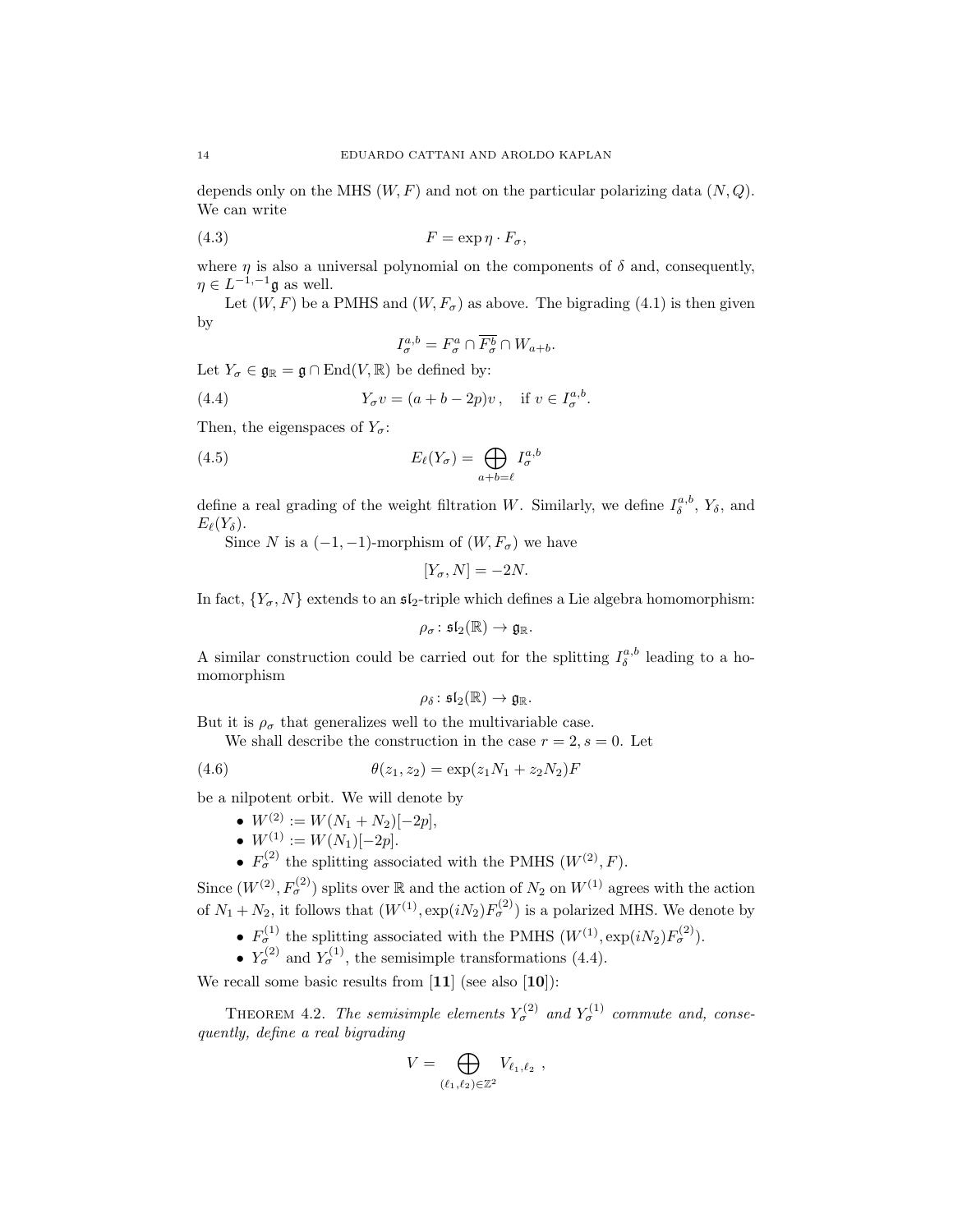such that  $Y_{\sigma}^{(j)}$  acts as multiplication by  $\ell_j$  on  $V_{\ell_1,\ell_2}$ . Let  $\hat{N}_2$  be the component of  $N_2$  in the zero-eigenspace of  $\text{ad}(Y_{\sigma}^{(1)})$ . Then

$$
W(N_1 + N_2) = W(N_1 + \hat{N}_2)
$$

and the pairs  $\{Y_{\sigma}^{(1)}, N_1\}$  and  $\{Y_{\sigma}^{(2)} - Y_{\sigma}^{(1)}, N_2\}$  determine commuting  $\mathfrak{sl}_2$ -triples. Moreover:

$$
\exp(iN_1) \cdot F_{\sigma}^{(1)} = \exp(i(N_1 + \hat{N}_2)) \cdot F_{\sigma}^{(2)}.
$$

This filtration, which lies in D, will be denoted by  $F_{\#}$ .

Note that the last assertion of Theorem 4.2 implies that

(4.7)  $(W^{(1)}, F_{\#})$  and  $(W^{(2)}, F_{\#})$  are PMHS.

We remark also that the construction above depends on the ordering of the variables  $z_1, z_2$  and that Theorem 4.2 fails if we replace the splittings  $F_{\sigma}$  by the splitting  $F_{\delta}$ .

LEMMA 4.3. With notation as above, let  $\theta(z) = \exp(zN)F$  be a nilpotent orbit. Then

a)  $F^p \cap V_{\mathbb{R}} \cap W_0(N) \subset E_0(Y_\delta^{(2)}$  $\zeta_{\delta}^{(2)}$ )  $\cap$  ker $(\delta)$ . b)  $F^p \cap V_{\mathbb{R}} \cap W_0(N) \subset E_0(Y^{(2)}_{\sigma}) \cap \ker(\sigma)$ .

PROOF. Suppose  $v$  is in the subspace defined by the left-hand side of a). Then,  $v \in F^p \cap W_{2p} \cap V_{\mathbb{R}}$  and, therefore,

$$
v \in I^{p,p}_{(W,F)} = \exp(i\delta)I^{p,p}_{(W,F_\delta)}.
$$

Therefore, if we write  $v = e^{i\delta} f$ ,  $f \in I_{(W)}^{p,p}$  $e^{i\delta} f = e^{-i\delta} \bar{f}$  or, equivalently,  $e^{2i\delta} f = \bar{f}.$ 

But, since  $f \in I_{(W)}^{p,p}$  $\substack{p,p \ (W,F_\delta) \text{ and}}$ 

$$
\delta \in L^{-1,-1}(W, F_{\delta}),
$$

this is possible only if  $\delta f = 0$  and  $v = f$ . The second statement follows from the fact that  $F_{\sigma} = \exp(\sigma) F_{\delta}$ , where  $\sigma$  is a polynomial on the components of  $\delta$ . This means that an element v on the left-hand side of b) is annihilated by  $\sigma$  as well.  $\Box$ 

This result may be generalized to the bivariate case:

LEMMA 4.4. With notation as above, let  $\theta(z_1, z_2)$  be a nilpotent orbit. Then:

- a)  $F^p \cap V_{\mathbb{R}} \cap \text{ker}(N_1) \cap \text{ker}(N_2) \subset E_0(Y^{(2)}_{\sigma}) \cap E_0(Y^{(1)}_{\sigma}).$
- b)  $F^p \cap V_{\mathbb{R}} \cap \text{ker}(N_1) \cap \text{ker}(N_2) \subset E_0(Y_\delta^{(2)})$  $E_0(Y_{\delta}^{(2)}) \cap E_0(Y_{\delta}^{(1)})$  $\delta^{(1)}$ ).
- c)  $F_{\#}^p \cap W_0(N_1) \cap V_{\mathbb{R}} \subset E_0(Y_{\sigma}^{(1)}) \cap \ker(N_1)$ .

PROOF. To prove a) we first apply b) in Lemma 4.3 to the nilpotent orbit  $\exp(z(N_1 + N_2))F$  to deduce that

$$
F^p \cap V_{\mathbb{R}} \cap \ker(N_1) \cap \ker(N_2) \subset (F^{(2)}_{\sigma})^p.
$$

Hence, if  $v$  is in the left-hand side of a) we have

$$
v \in (\exp(iN_2)F_{\sigma}^{(2)})^p \cap W_0(N_1) \cap V_{\mathbb{R}}.
$$

Applying again b) in Lemma 4.3 but this time to the nilpotent orbit

$$
\exp(zN_1)(\exp(iN_2)F_{\sigma}^{(2)})
$$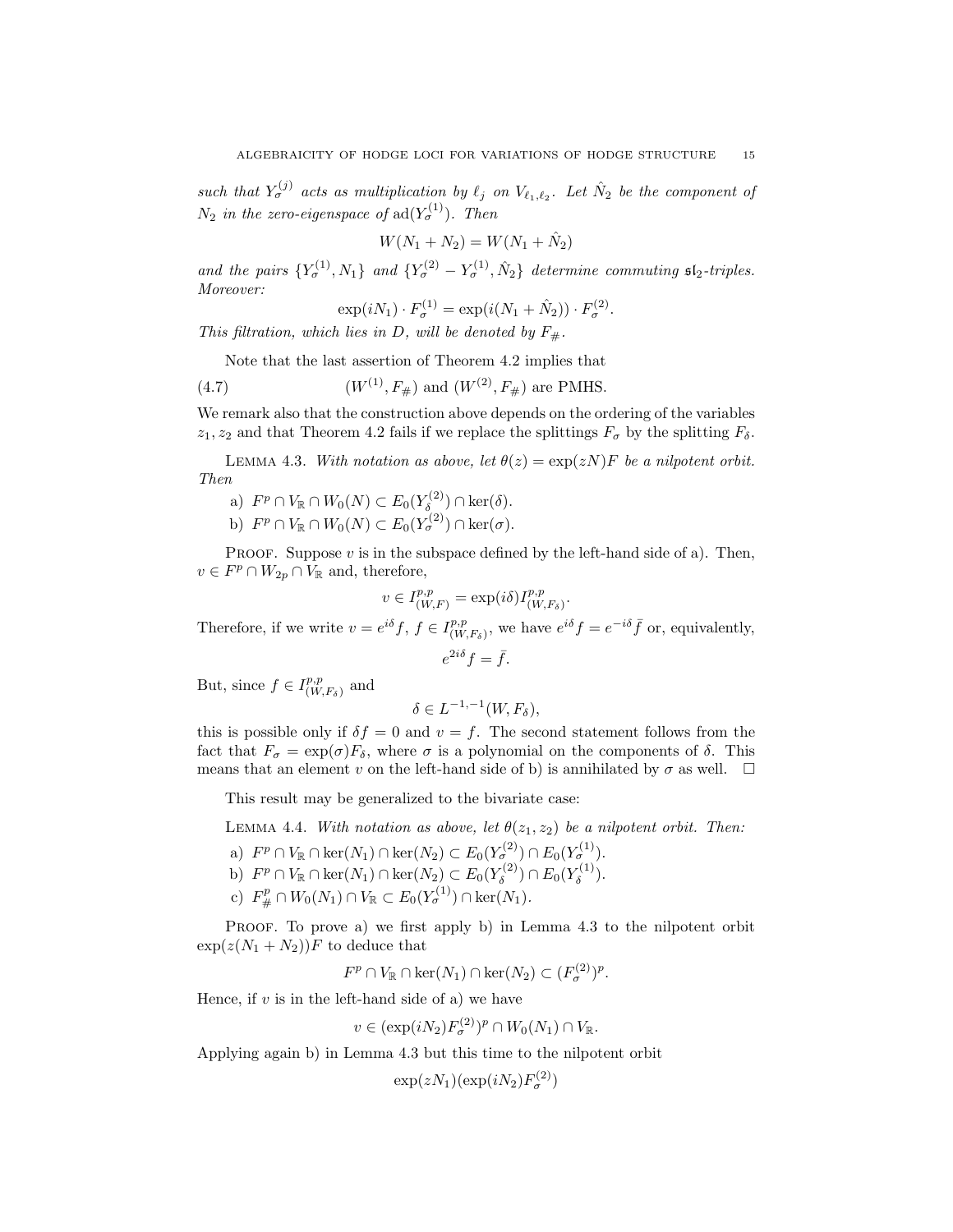we obtain the statement. The second assertion follows from a) by the relationship between the splittings  $Y_{\sigma}^{(1)}$  and  $Y_{\delta}^{(1)}$  $\delta^{(1)}$ .

Since  $F_{\#} = \exp(iN_1)F_{\sigma}^{(1)}$  and  $N_1 \in L^{-1,-1}(W^{(1)}, F_{\sigma}^{(1)})$  it follows from the uniqueness in Theorem 4.1 that  $N_1$  plays the role of  $\delta$  for this MHS. Hence e) follows from Lemma 4.3 with  $F_{\#}, W(N_1), F_{\sigma}^{(1)}, N_1$  in place of F,  $W^{(2)}, F_{\delta}, \delta,$ respectively.  $\Box$ 

4.2. Asymptotics of a Period Map. Recall from Theorem 3.4 that if

$$
\{N_1,\ldots,N_r;F\}
$$

is a nilpotent orbit and  $\Gamma: \Delta^r \to \mathfrak{b}$  is a holomorphic map satisfying (3.4), then the map

$$
\Phi(\mathbf{z}) = \exp(\mathbf{z} \cdot N) \cdot \exp \Gamma(\mathbf{s}) \cdot F, \quad s_j = e^{2\pi i z_j}
$$

is a holomorphic horizontal map

$$
\Phi \colon \mathcal{U}_{\alpha}^r := \{ \mathbf{z} \in \mathcal{U}^r : \text{Im}(z_j) > \alpha \} \to D,
$$

for some  $\alpha$  sufficiently large. We point out that this statement holds for  $N_i \in \mathfrak{g}_\mathbb{R}$ , not necessarily defined over Q. We will refer to  $\{N_1, \ldots, N_r; F; \Gamma\}$  as period mapping data.

Suppose now that  $(N; F; \Gamma)$  is as above. Let  $W = W(N)[-2p]$  and let  $F_{\sigma}$ ,  $Y_{\sigma}$ , be as before. Set

$$
e(y) = \exp(\frac{1}{2} \log y Y_{\sigma}) \in G.
$$

Since

$$
F_\sigma^r = \bigoplus_{a \geq r} I_\sigma^{a,b}
$$

and  $I_{\sigma}^{a,b}$  is contained in an eigenspace of  $Y_{\sigma}$ , the linear transformations  $e(y)$  preserve the filtration  $F_{\sigma}$ .

LEMMA 4.5. With notation as above, if  $x = \text{Re}(z)$  remains bounded then

(4.8) 
$$
\lim_{y \to \infty} e(y)\Phi(z) = F_{\#} = \exp(iN)F_{\sigma}.
$$

PROOF. We can write:

$$
\Phi(z) = \exp(zN) \cdot \psi(s)
$$
  
=  $\exp(xN) \cdot \exp(iyN) \cdot \exp(\Gamma(s)) \cdot F$   
=  $\exp(xN) \cdot e^{-1}(y) \cdot \exp(iN) \cdot e(y) \cdot \exp(\Gamma(s)) \cdot e^{\eta} \cdot F_{\sigma},$ 

where  $\eta \in L^{-1,-1} \mathfrak{g}$  is such that  $F = e^{\eta} F_{\sigma}$ . Therefore

$$
e(y) \cdot \Phi(z) = e(y) \cdot \exp(xN) \cdot e^{-1}(y) \cdot e^{iN} \cdot e(y) \cdot \exp(\Gamma(s)) \cdot e^{\eta} \cdot F_{\sigma}
$$
  
= 
$$
\exp((x/y)N) \cdot e^{iN} \cdot e(y) \cdot \exp(\Gamma(s)) \cdot e^{\eta} \cdot F_{\sigma}
$$
  
= 
$$
\exp((x/y)N) \cdot e^{iN} \cdot e(y) \cdot \exp(\Gamma(s)) \cdot e^{\eta} \cdot e^{-1}(y) \cdot F_{\sigma},
$$

where the last equality follows from the fact that  $e(y) \cdot F_{\sigma} = F_{\sigma}$ . The statement now follows from the fact that both  $\Gamma(s)$  and  $\eta$  live in the sum of eigenspaces of  $\text{ad}(Y_{\sigma})$  corresponding to strictly negative eigenvalues.

 $\Box$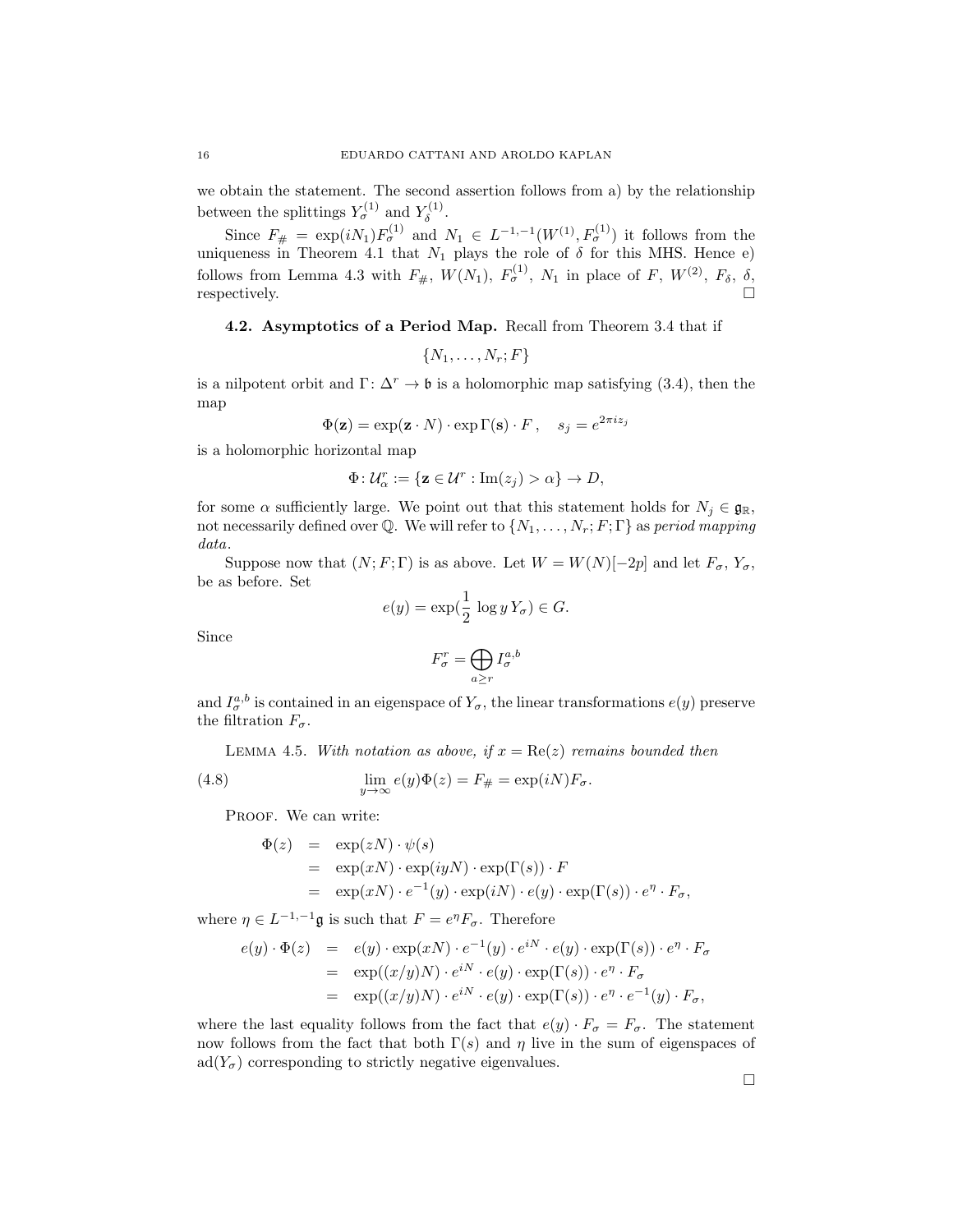We will need a generalization of Lemma 4.5 to the multivariable case. Again, to simplify the exposition, we will restrict ourselves the two-variable case. We continue with the same notation as above.

Let  $(N_1, N_2; F; \Gamma)$  be period mapping data and  $\Phi: \mathcal{U}_\alpha^2 \to D$  the associated map. Let  $W^{(2)}$ ,  $W^{(1)}$ ,  $F_{\sigma}^{(2)}$ ,  $F_{\sigma}^{(1)}$ ,  $Y_{\sigma}^{(2)}$ ,  $Y_{\sigma}^{(1)}$ ,  $\hat{N}_2$ , as before. We set  $t_2 = y_2$ ,  $t_1 = y_1/y_2$ , and

(4.9) 
$$
e(\mathbf{t}) := \exp\left(\frac{1}{2}\log t_1 Y_\sigma^{(1)}\right) \exp\left(\frac{1}{2}\log t_2 Y_\sigma^{(2)}\right)
$$

The following result is contained in Lemma  $(4.5)$  and Remark  $(4.6)$  of  $\vert \mathbf{10} \vert$ . We give a sketch and refer to [10] for details.

LEMMA 4.6. Suppose  $x_1 = \text{Re}(z_1)$  and  $x_2 = \text{Re}(z_2)$  are bounded. Then, if  $t_1$ remains bounded away from zero and  $t_2 \rightarrow \infty$ ,

a) 
$$
e(\mathbf{t}) \cdot \exp(x_1 N_1 + x_2 N_2) \cdot e(\mathbf{t})^{-1}
$$
 converges to the identity and  
\n
$$
\|e(\mathbf{t}) \cdot \exp(x_1 N_1 + x_2 N_2) \cdot e(\mathbf{t})^{-1} - 1\| = O(t_2^{-1/2})
$$
\nb)  $e(\mathbf{t}) \cdot \exp(y_1 N_1 + y_2 N_2) \cdot e(\mathbf{t})^{-1}$  converges to  $\exp(i(N_1 + \hat{N}_2))$  and  
\n
$$
\|e(\mathbf{t}) \cdot \exp(x_1 N_1 + x_2 N_2) \cdot e(\mathbf{t})^{-1} - \exp(i(N_1 + \hat{N}_2))\| = O(t_2^{-1/2})
$$
\nc) 
$$
\|e(\mathbf{t})\gamma(\mathbf{s})e(\mathbf{t})^{-1} - 1\| = O(e^{-\alpha t_2}), \text{ for a positive constant } \alpha.
$$

d) 
$$
e(\mathbf{t})\Phi(z_1, z_2)e(\mathbf{t})^{-1} \to F_{\#}.
$$

PROOF. Since  $N_1$  and  $N_2$  are  $(-1, -1)$ -morphisms of  $(W^{(2)}, F^{(2)}_{\sigma})$ , they lie in the sum of eigenspaces of  $\text{ad}(Y_{\sigma}^{(2)})$  with eigenvalues less than or equal to  $-2$ . On the other hand,  $N_1$  is also a  $(-1, -1)$ -morphism of  $(W^{(1)}, F^{(1)}_{\sigma})$ , and, since  $N_2$  commutes with  $N_1$  it preserves  $W(N_1)$ . Consequently  $N_2$  lies in the sum of eigenspaces of  $\text{ad}(Y_{\sigma}^{(1)})$  with non-positive eigenvalues. Thus, a) follows. A similar argument yields b).

In order to prove c), we recall that  $\gamma(s) = \exp(\Gamma(s))$  and decompose

$$
\Gamma(s_1, s_2) = \sum_{\ell_1, \ell_2} \Gamma_{\ell_1, \ell_2}(s_1, s_2).
$$

By construction we must have that for  $\ell_2 \geq 0$ ,

$$
\Gamma_{\ell_1,\ell_2}(\mathbf{s})=0.
$$

Suppose now that  $\ell_1 > 0$ , and consider a component  $\Gamma_{\ell_1,\ell_2}(\mathbf{s})$ . By (3.7)

$$
[\Gamma_{\ell_1,\ell_2}(0,s_2), N_1] = 0.
$$

Therefore for  $\ell_1 > 0$ ,  $\Gamma_{\ell_1, \ell_2}(0, s_2) = 0$ . Hence, for  $\ell_1 > 0$ 

$$
\|\operatorname{Ad}\left(\exp\left(\frac{1}{2}\log t_1 Y_\sigma^{(1)}\right)\right)\Gamma_{\ell_1,\ell_2}\| = O(t_1^{\ell_1/2}e^{-\beta y_1})
$$

which converges to zero as  $y_2 \to \infty$ .

The last statement follows from a), b), and c) as in the proof of Lemma 4.5.  $\Box$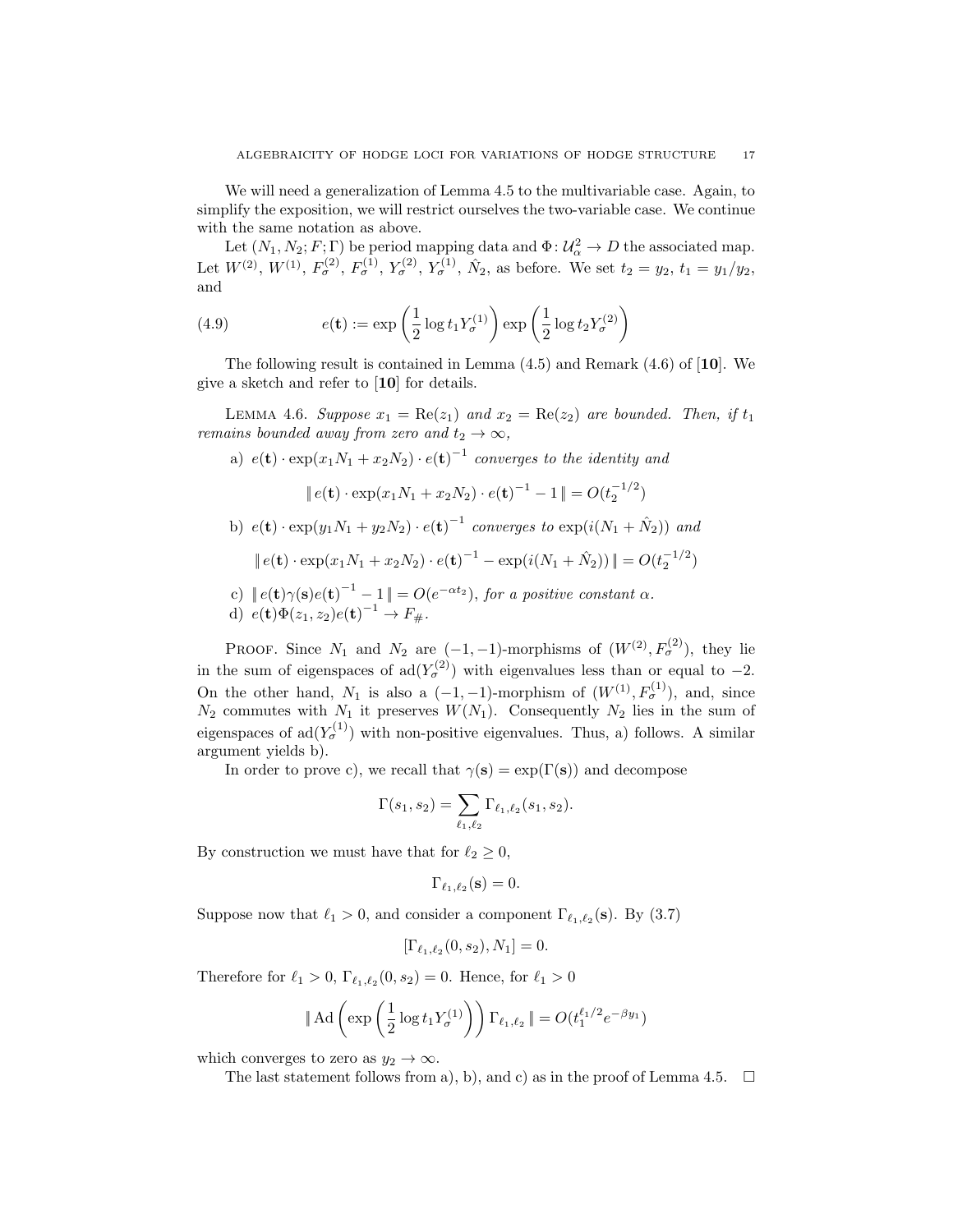#### 5. The Local Statement: One variable case.

In this section we will prove Theorem 3.3 in the case of one-variable period mappings. The argument follows roughly the lines of [15] though we have placed it in the context needed for the general argument.

We will prove Theorem 3.3 by contradiction. Indeed, its assertions wil follow from the following:

THEOREM 5.1. Let  $(N_1, \ldots, N_r; F; \Gamma)$  be period mapping data and  $K > 0$ . Suppose there exist sequences  $u(n) \in V_{\mathbb{Z}}$  and  $z(n) = x(n) + iy(n) \in \mathcal{U}^r$  such that:

- a)  $Q(u(n), u(n)) \leq K$ .
- b)  $\lim_{n\to\infty} x_i(n)$  exists for all  $i = 1, \ldots, r$ .
- c)  $\lim_{n\to\infty} y_i(n) = \infty$  for all  $i = 1, \ldots, r$ .
- d)  $u(n) \in \Phi^p(\mathbf{z}(n))$ .

Then, for n sufficiently large,  $u(n)$  takes values in a finite set

$$
\{v_1,\ldots,v_m\} \subset W_0(N_1+\cdots+N_r) \cap F^p,
$$

for some limiting Hodge filtration  $F \in \check{D}$ .

Note that if  $u(n)$  satisfies the assumptions then any subsequence does as well. In the arguments that follow, we will freely pass to subsequences while keeping the original notation.

We will prove this theorem in the cases  $r = 1$  and  $r = 2$ , where the arguments are representative of those used in the general case but become more transparent.

The inductive nature of the proof makes it necessary to prove a different version of Theorem 5.1. We do this in the one-variable case. In what follows, the expression  $\|\bullet\|$  means the Hodge norm at the point  $F_{\#} \in D$ .

PROPOSITION 5.2. Let  $(N; F; \Gamma)$  define a period map. Let  $u(n)$ ,  $z(n)$  be sequences such that:

a)  $u(n) \in V_{\mathbb{Z}}$ . b)  $z(n) = x(n) + iy(n) \in \mathcal{U}$  and, as  $n \to \infty$ ,  $x(n) \to x_0 \in \mathbb{R}, \quad y(n) \to \infty.$ c)  $u(n) = f(n) + g(n)$ , where  $f(n) \in \Phi^p(z(n))$  and

 $|| g(n) || \sim e^{-\alpha y(n)} || u(n) ||$ 

as  $n \to \infty$  for some positive constant  $\alpha$ .

d)  $\|e(n)u(n)\|$  is bounded, where  $e(n) = e(y(n))$ .

Then, there exists a finite collection

$$
\{v_1,\ldots,v_m\} \subset W_0(N) \cap F^p,
$$

such that, for n sufficiently large,  $u(n) = v_j$  for some j. Moreover, each  $v_j$  is fixed by the  $\mathfrak{sl}_2$ -representation  $\rho_{\sigma}$ .

REMARK 5.3. If assumption iii) in Proposition 5.2 is satisfied we say

(5.1) 
$$
u(n) \sim_{y(n)} \Phi^p(z(n))
$$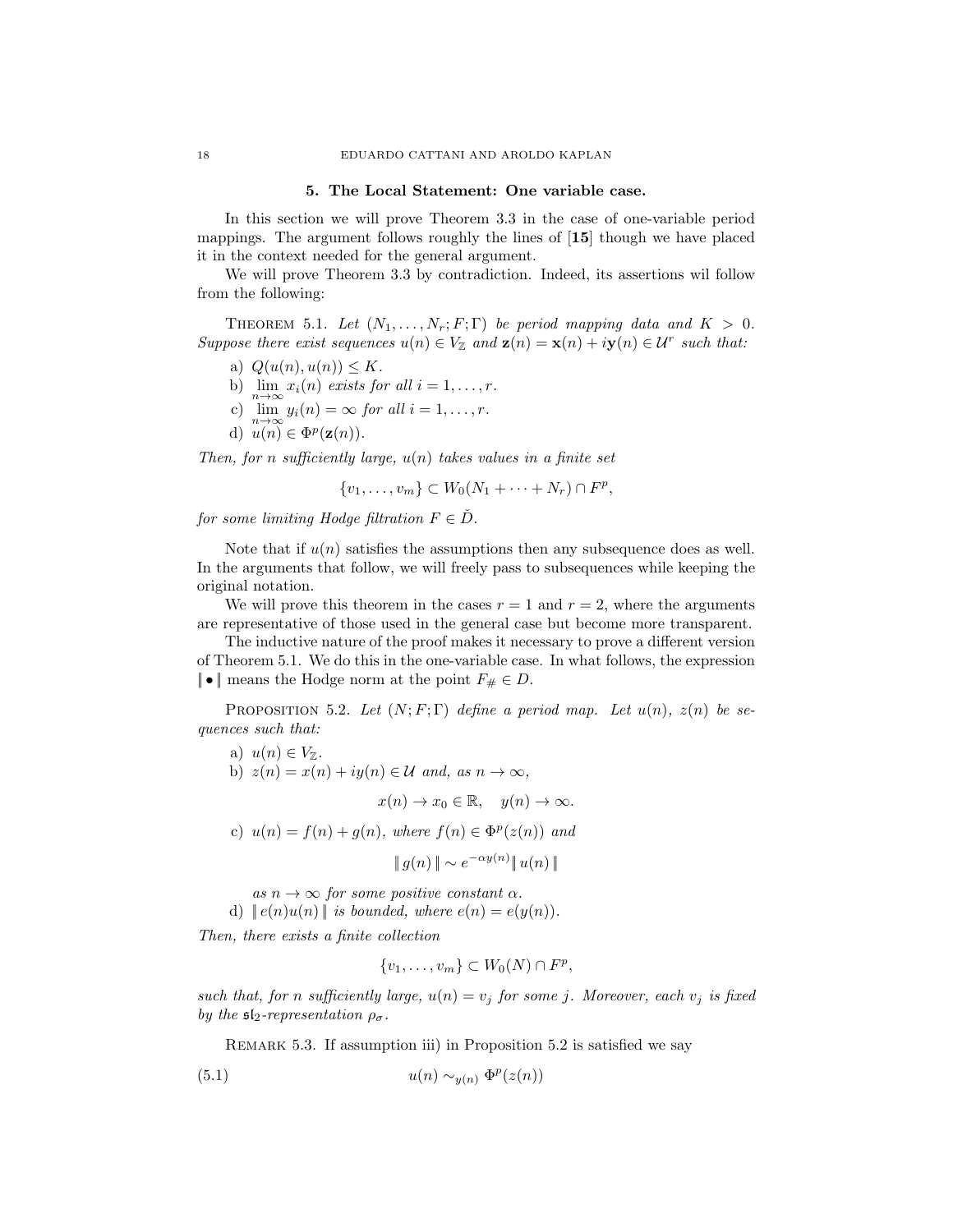Before proving Proposition 5.2 let us observe that it implies Theorem 5.1 in the case  $r = 1$ . Indeed, it suffices to check that if  $u(n)$ ,  $z(n)$  satisfy the conditions in Theorem 5.1, then d) in Proposition 5.2 is satisfied as well. Since

$$
u(n) \in V_{\mathbb{R}} \cap \Phi^p(z(n))
$$

and  $e(y(n)) \in G_{\mathbb{R}}$ , we have

$$
Q(u(n), u(n)) = \|u(n)\|_{\Phi(z(n))}^2
$$
  
= 
$$
\|e(y(n))u(n)\|_{e(y(n))\Phi(z(n))}^2.
$$

But, by Lemma 4.5,  $e(y(n))\Phi(z(n)) \to F_{\#}$ , as  $n \to \infty$ . Hence the Hodge norms at the points  $e(y(n))\Phi(z(n))$  and  $F_{\#}$  are uniformly mutually bounded. The statement now follows from the assumption that  $Q(u(n), u(n)) \leq K$ .

## Proof of Proposition 5.2

We note first of all that the statement and conclusion of the Proposition remain unchanged if we replace the period map  $\Phi$  by the associated nilpotent orbit  $\theta(z)$  =  $\exp(zN) \cdot F$ . Thus, in what follows we will assume that  $\Gamma(s) = 0$ . Let  $u(n) =$  $\sum_{\ell} u(n)_{\ell}$  be the decomposition of  $u(n)$  in eigenspaces of  $Y_{\sigma}$  and let  $\ell_0$  be the largest  $\ell$  such that  $u(n)_{\ell_0} \neq 0$  for infinitely many n's. Then, for those n:

(5.2) 
$$
\|e(n)u(n)\| \sim y(n)^{\ell_0/2} \|u(n)_{\ell_0}\|
$$

and it follows from the assumptions that  $\ell_0 \leq 0$ . Hence, for *n* sufficiently large

$$
(5.3) \t u(n) \in W_0(N)
$$

Moreover, for those n's such that  $u(n)_0 \neq 0$ , we have from (5.2) that  $||u(n)_0||$  is bounded. Hence, since  $u(n) \in V_{\mathbb{Z}}$  we deduce that the elements  $u(n)$ <sub>0</sub> vary in a finite set

$$
(5.4) \qquad \{v_1,\ldots,v_m\} \subset E_0(Y_\sigma).
$$

We may assume without loss of generality that  $m = 1$  and set  $v = v_1$ . Hence, we may assume that  $u(n) = v + w(n)$ , where  $w(n) \in W_{-1}(N)$ .

The next step will be to show that

(5.5) 
$$
v \in I_{\sigma}^{p,p} \cap \ker N \quad \text{and} \quad \lim_{n \to \infty} e(y_n)w(n) = 0.
$$

LEMMA 5.4. Let  $T: U \to V$  be a linear map of vector spaces. Let  $L_n$  be a sequence of lines in  $U$  converging to a line  $L$  which is complementary to ker  $T$ . Then  $T(L_n)$  converge to  $T(L)$ .

PROOF. We may assume without loss of generality that  $L_n$  is complementary to ker T for all n. Let  $\tilde{L}_n$  be the projection to  $\tilde{U}/\ker T$ , clearly the lines  $\tilde{L}_n$  converge to  $\tilde{L}$ . The result now follows from the injection  $U/\ker T \to V$ .

Returning to the proof of (5.5), let  $L_n$  be the line in H spanned by  $e(n)u(n)$ . Passing to a subsequence if necessary, we may assume that  $L_n$  converges to a line L. Now, by assumption we may write

$$
e(n)u(n) = e(n)f(n) + e(n)g(n),
$$

where  $f(n) \in \theta(z(n))$  and  $||g(n)||/||u(n)|| \to 0$  exponentially as  $n \to \infty$ . Since  $e(n)$ grows at worst polynomially on  $y(n)$ , the same is true for  $||e(n)g(n)||/||e(n)u(n)||$ .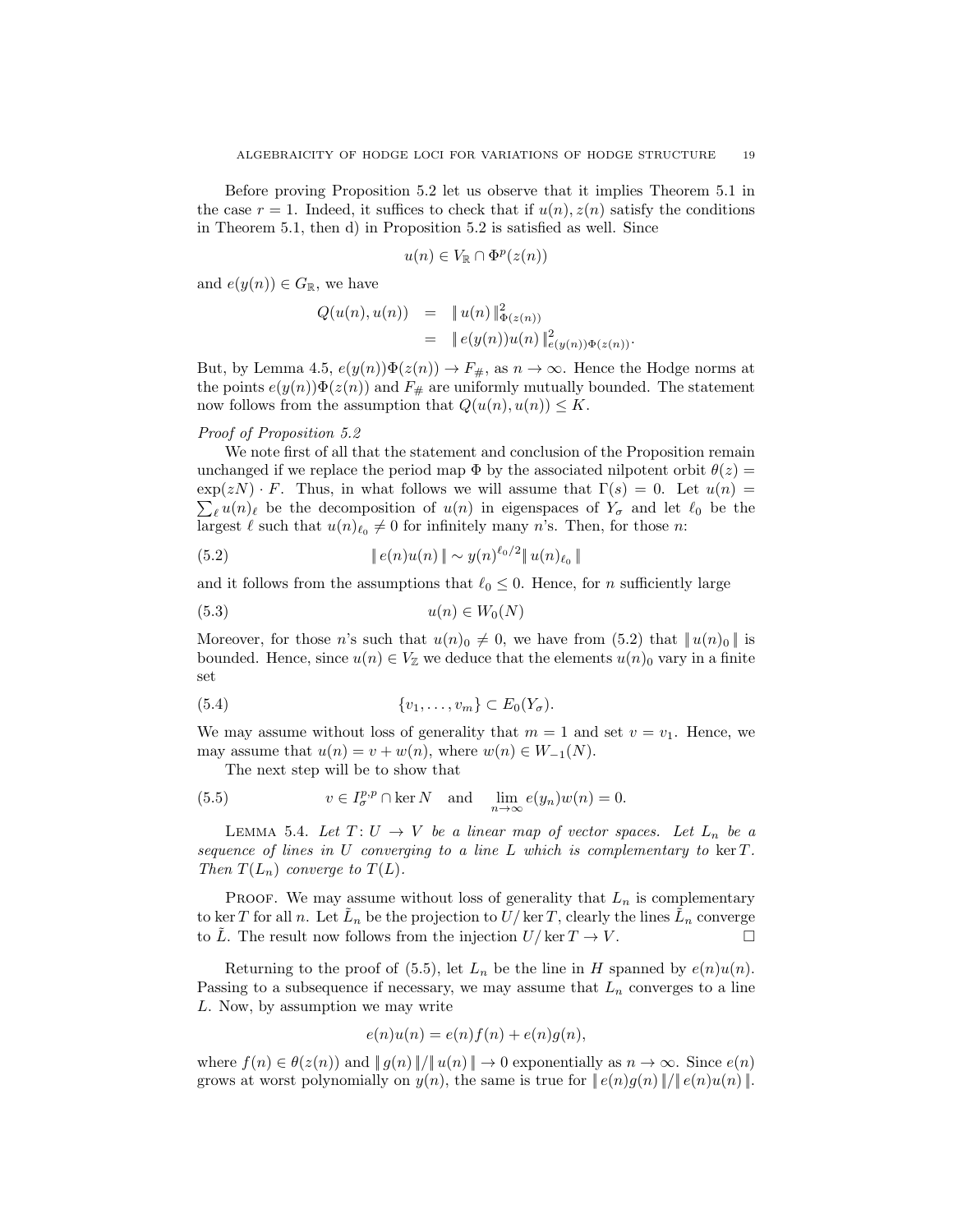Hence, we may assume that the lines  $\mathbb{R}(e(n)u(n))$  and  $\mathbb{R}(e(n)f(n))$  converge to the same line L. But, by Lemma 4.5,  $e(n)\theta(z(n)) \to F_{\#}$  and, therefore,

$$
L\subset F_{\#}^p\cap W_0(N)\cap H_{\mathbb{R}}.
$$

Hence, by Lemma 4.3,

$$
L\subset I^{p,p}_\sigma\cap \ker N.
$$

Consider now the projection  $T: H \to E_0(Y)$ . Clearly  $L \cap \text{ker } T = \{0\}$ , in fact  $T|_L = id$ . Hence, it follows from Lemma 5.4 that

$$
L = T(L) = \lim_{n} T(L_n) = \lim_{n} \mathbb{R} \cdot v = \mathbb{R} \cdot v
$$

and, consequently,  $v \in I_0^{p,p} \cap \text{ker } N$ .

To prove the second statement choose  $\lambda_n \in \mathbb{R}$  such that

$$
\lambda_n e(n)u(n) = \lambda_n v + \lambda_n e(n)w(n)
$$

converges to a non-zero element of the limiting line  $L = \mathbb{R} \cdot v$ . This means that  $\lambda_n$ converges to some  $\lambda \neq 0$  and

$$
0 = \lim_{n \to \infty} \lambda_n e(n) w(n) = \lambda \lim_{n \to \infty} e(n) w(n).
$$

We will next show that for n sufficiently large,  $u(n) \in \text{ker } N$  or, equivalently,

$$
(5.6) \t\t N(w(n)) = 0.
$$

Since  $e(n)$  acts polynomially on  $y(n)^{-1/2}$ , it suffices to show that

(5.7) 
$$
\| N(e(n))u(n)) \| / \| u(n) \| = O(e^{-\alpha y(n)}).
$$

Now,

$$
N(e(n))w(n) = N(e(n))u(n)
$$
  
= 
$$
N(e(n))f(n) + N(e(n))g(n)
$$

with  $|| N(e(n))g(n) ||/|| u(n) || = O(e^{-\beta y(n)})$ . But  $|| N(e(n))u(n) ||/|| N(e(n))g(n) ||$ is bounded since, otherwise, we could assume that the lines  $\mathbb{R}N(e(n))w(n)$  and  $\mathbb{R}N(e(n))f(n)$  have the same limit L. But then  $L \subset F^{p-1}_\# \cap W_3(N) \cap V_\mathbb{R} = \{0\}.$ Since  $||N(e(n))g(n)|| = O(e^{-\beta y(n)})$  and  $e(n)$  acts at most polynomially on  $y(n)$ , (5.7) follows. Now, since  $u(n) \in V_{\mathbb{Z}}$ , they lie in a discrete set and then so do  $N(w(n))$ . Hence  $N(w(n)) = 0$  for *n* sufficiently large and we get (5.6).

Now,  $u(n) = \exp(-z(n)N)(f(n) + g(n))$  and  $\exp(-z(n)N)f(n) \in F$ . Hence the lines  $L_n$  spanned by  $u(n)$  converge to a line

$$
L\subset W_0(N)\cap F^p\cap V_{\mathbb{R}}.
$$

Now,  $u(n) = \exp(-z(n)N)(f(n)+g(n))$  and  $\exp(-z(n)N)f(n) \in F$ . Hence, for n sufficiently large  $u(n)$  is bounded in the Hodge norm at a point in D and, being in the lattice, may take only finitely many values which must lie in ker  $N \cap W_0(N) \cap F$ . But then Lemma 4.3 implies that  $L \subset E_0(Y_\sigma)$  and, consequently,  $u(n) = v$  for n sufficiently large. Moreover, since  $v \in \text{ker } N \cap \text{ker}(Y_\sigma)$ , it follows that v is fixed by the  $\mathfrak{sl}_2$ -representation  $\rho_{\sigma}$ . This completes the proof of Proposition 5.2.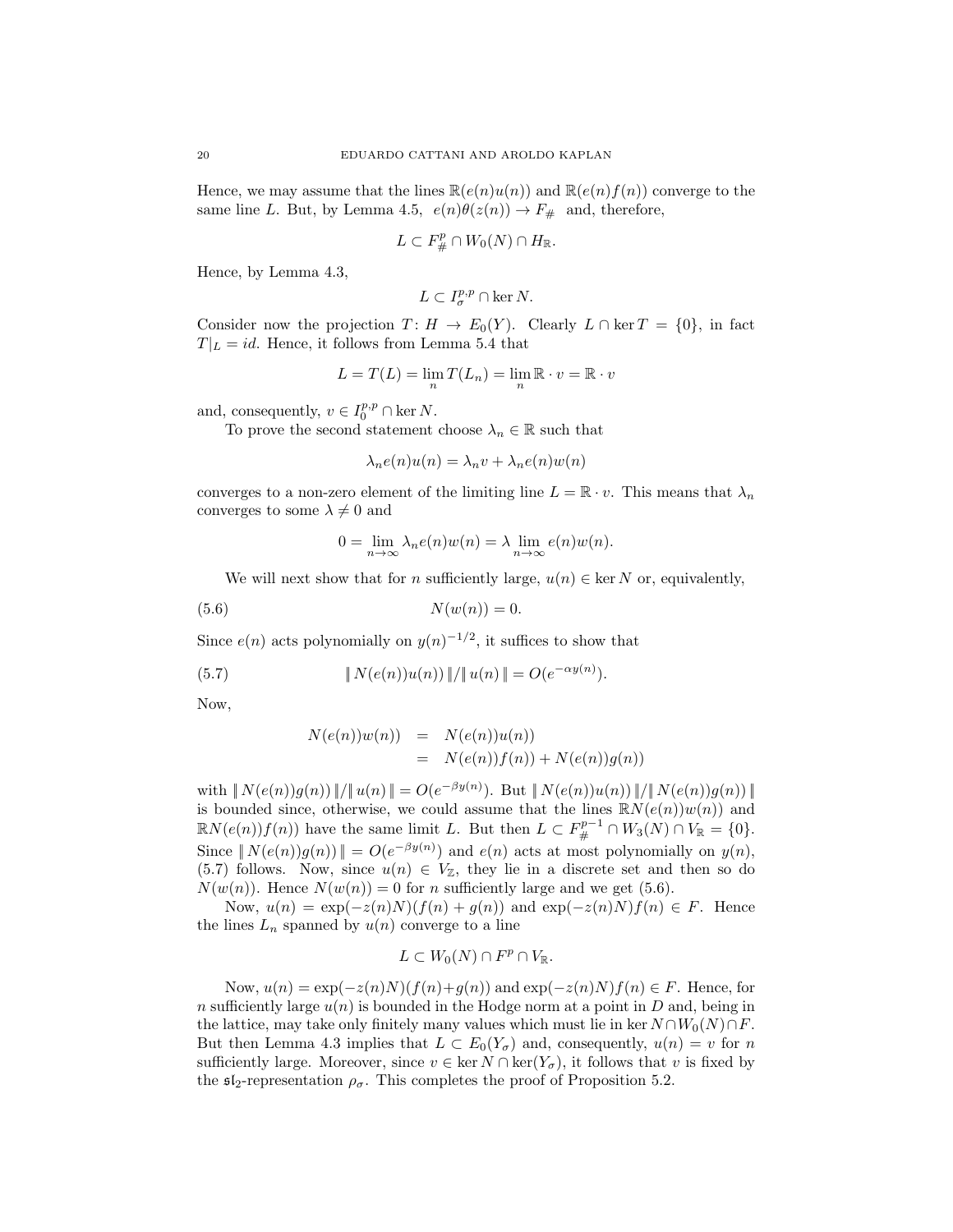#### 6. The Local Statement: Bivariate Case

Let  $u(n)$ ,  $\mathbf{z}(n) = (z_1(n), z_2(n))$  be as in the statement of Theorem 5.1. Passing to a subsequence and exchanging the roles of  $N_1$  and  $N_2$  if necessary, we may assume, without loss of generality, that  $y_1(n)/y_2(n)$  is bounded away from zero. We will consider separately the cases when  $t_1(n) = y_1(n)/y_2(n)$  is bounded and unbounded.

We begin with the latter case. We may then assume  $t_1(n) \to \infty$  as  $n \to \infty$ . As before, let  $e(n) = e(t_1(n), t_2(n))$ . Note that we can argue as in the one-variable case to deduce that  $u(n) \in \Phi^p(\mathbf{z}(n))$  implies that

(6.1) 
$$
\|e(n)u(n)\| \text{ is bounded.}
$$

Let  $(\ell_1, \ell_2)$  be the largest pair of indices, in the lexicographic order, such that there is a subsequence, also denoted by  $u(n)$  with

$$
u(n) \in W_{\ell_1}(N_1) \cap W_{\ell_2}(N_1 + N_2)
$$

and non-trivial projections to the corresponding graded quotients.

We may assume that the lines  $L_n = \mathbb{R} \cdot (e(n)u(n))$  converge to a line L which must lie in

(6.2) 
$$
F_{\#}^p \cap W_{\ell_1}(N_1) \cap V_{\mathbb{R}}.
$$

But, since  $(W(N_1)[-2p], F^p_{\#})$  is a mixed Hodge structure, the fact that the subspace (6.2) is non-trivial implies that  $\ell_1 \geq 0$ .

Suppose now that  $\ell_1 > 0$ . Since  $e(n)u(n)$  is bounded, this means that  $\ell_2 < 0$ . Let  $\tilde{\Phi}^{(1)}(z_2)$  be the projection to  $\operatorname{Gr}_{\ell_1}^{W(N_1)}$  of

$$
\Phi^{(1)}(z_2) = \exp(z_2 N_2) \gamma(0, s_2) F.
$$

Because of (3.7),  $\gamma(0, s_2)$  preserves the weight filtration  $W(N_1)$ , and we can apply Theorem 3.4 to conclude that  $\tilde{\Phi}^{(1)}(z_2)$  is a period map of Hodge structures of weight  $2p + \ell_1$ . Its nilpotent orbit is given by  $(\tilde{N}_2, \tilde{F})$ , where  $\tilde{N}_2$  and  $\tilde{F}$  denote the projections of  $N_2$  and F to  $\text{Gr}_{\ell_1}^{W(N_1)}$ . Moreover,  $W_{\ell}(\tilde{N}_2)$  is the projection to  $\operatorname{Gr}_{\ell_1}^{W(N_1)}$  of  $W_{\ell+\ell_1}(N_1+N_2)$  (cf. [9]), and the  $SL_2$ -splitting is given by the projection  $\tilde{Y}_{\sigma}^{(2)}$  of  $Y_{\sigma}^{(2)}$ . In particular,

(6.3) 
$$
\tilde{e}(n)[u(n)] = [e(n)u(n)] \text{ is bounded in norm.}
$$

Consider now the lines  $L_n = \mathbb{R}[e(n)u(n)]$ , which we may assume convergent. The limiting line is real and lies in

$$
(6.4) \t\t W_{\ell_2-\ell_1}(\tilde{N}_2) \cap \tilde{F}^p.
$$

But, since  $\ell_2 - \ell_1 < 0$ , the intersection (6.4) is {0}. Hence  $\ell_1 = 0$ .

The same argument, with  $\ell_1 = 0$  gives that  $\ell_2 \geq 0$ . But if  $\ell_2 > 0$  the sequences  $e(n)u(n)$  would be unbounded. Hence

$$
(6.5) \t u(n) \in W_0(N_1) \cap W_0(N_1 + N_2).
$$

Let  $[u(n)]$  denote the projection of  $u(n)$  and  $\tilde{\Phi}^{(1)}(z_2)$  the projection of  $\Phi^{(1)}(z_2)$ to  $\mathrm{Gr}_{0}^{W(N_1)}$ . We claim that

(6.6) 
$$
[u(n)] \sim_{y_1(n)} \tilde{\Phi}^{(1)}(z_2).
$$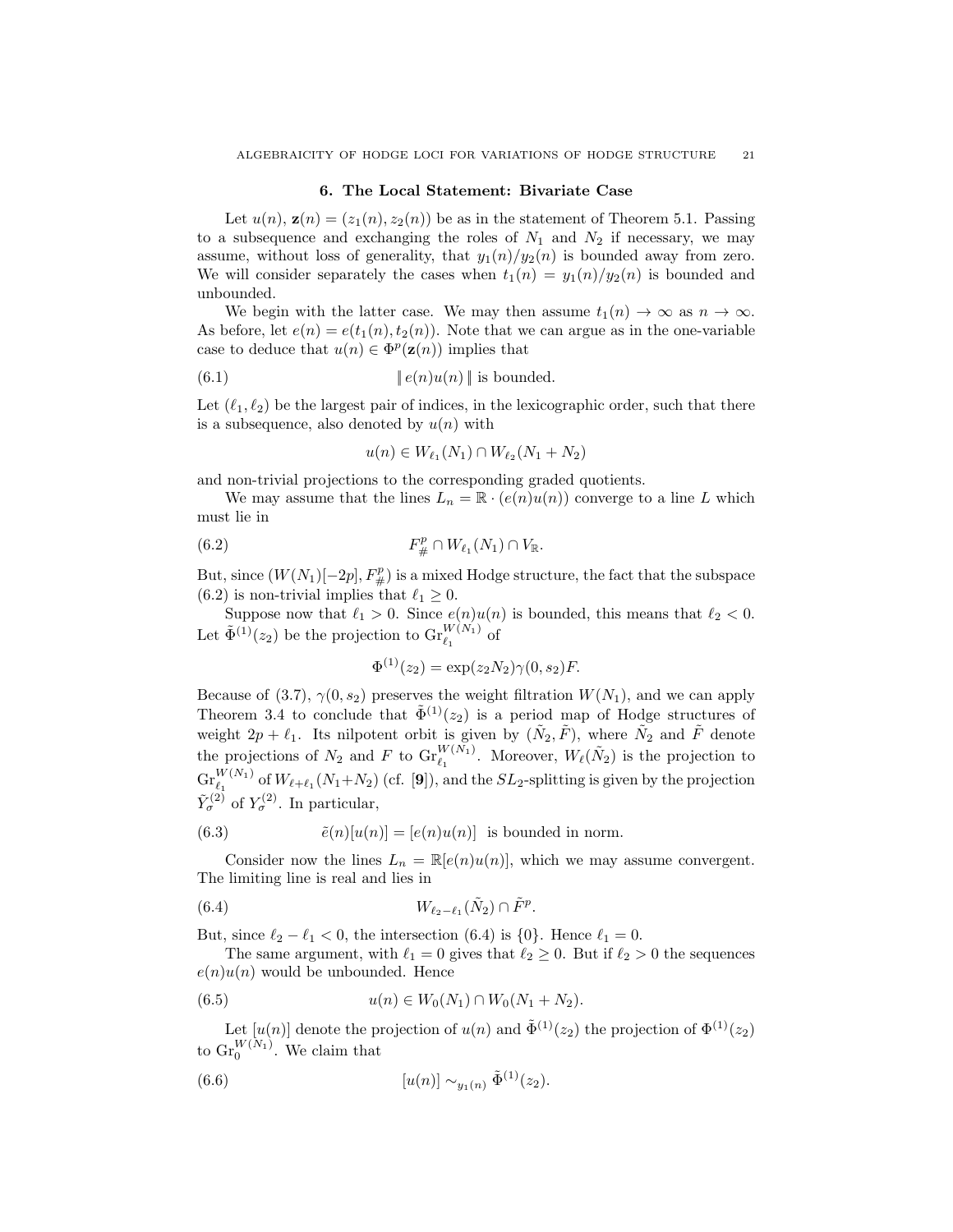Note first of all that  $\Gamma(s_1, s_2) = \Gamma(0, s_2) + s_1 B(s_1, s_2)$  with B a b-valued holomorphic map on  $\Delta^2$ . Therefore,

$$
\gamma(s_1, s_2) = \mu(s_1, s_2)\gamma(0, s_2),
$$

and  $\|\mu(s_1, s_2) - 1\| < Ke^{-2\pi y_1}$ . Hence

$$
\exp(-z_1N_1)\Phi(z_1,z_2)=(e^{z_2N_2}\mu(s_1,s_2)e^{-z_2N_2})\Phi^{(1)}(z_2).
$$

But, since  $y_1(n)/y_2(n) \to \infty$  we have that as  $n \to \infty$ ,

$$
\|e^{z_2(n)N_2}\mu(\mathbf{s}(n))e^{-z_2(n)N_2}-1\|
$$

Hence

$$
\exp(-z_1(n)N_1)u(n) \sim_{y_1(n)} \Phi^{(1)}(z_2).
$$

Since,  $[\exp(-z_1(n)N_1)u(n)] = [u(n)]$ , it remains to check that the order of convergence is preserved by passage to  $\operatorname{Gr}_{0}^{W_{1}(N)}$ . This follows by noting that our assumptions guarantee that as  $n \to \infty$ , the ratio  $||u(n)||/|| [u(n)]||$  grows at worst polynomially with  $y_1(n)$ .

Given (6.3), it follows then that  $[u(n)]$  satisfies the assumptions of Proposition 5.2 for the period map data:  $(\tilde{N}_2, \tilde{F}, \Gamma(0, s_2))$  in  $\text{Gr}_{0}^{W(N_1)}$ . Hence, there are only finitely may  $[u(n)]$  and they are fixed by the  $\mathfrak{sl}_2$ -triple defined by  $\tilde{N}_2$  and  $\tilde{Y}_{\sigma}^{(2)}$ . Thus, we may assume without loss of generality that  $[u(n)]$  is constant; i.e.

$$
u(n) = v + w(n),
$$

where  $v \in E_0(Y_\sigma^{(2)})$  and  $w(n) \in W_{-1}(N_1)$ . We may now mimick the argument used to prove (5.5) to deduce that

(6.7) 
$$
v \in \ker N_1 \quad \text{and} \quad \lim_{n \to \infty} e(n)w(n) = 0.
$$

As in the proof of Proposition 5.2, the next step is to show that

$$
\|N_1u(n)\| < \|u(n)\|e^{-\alpha y_1(n)},
$$

which implies that  $N_1u(n) = 0$  for n sufficiently large as  $N_1u(n)$  takes values in a discrete set. This is done exactly as in the proof of (5.7) replacing  $N$ ,  $e(y(n))$ ,  $\Phi(z)$ by  $N_1$ ,  $\exp(1/2 \log y_1(n) Y_\sigma^{(1)}$ , and  $\Phi^{(1)}(z_2)$ .

Finally, since  $u(n) \in \text{ker } N_1$  we have that  $u(n)$  satisfies the conditions of Proposition 5.2 for the period map data  $(N_2; \exp(i\lambda N_1)F; \Gamma(0, s_2))$  for some  $\lambda \in \mathbb{R}$ . This means that  $u(n)$  itself varies in a finite set  $\{v_1, \ldots, v_m\}$  contained in

$$
E_0(Y_{\sigma}^{(1)}) \cap E_0(Y_{\sigma}^{(2)}) \cap F^p.
$$

This completes the proof of Theorem 5.1 in the case  $t_1(n) = y_1(n)/y_2(n)$  is unbounded.

Suppose now that  $t_1(n) \to \lambda \neq 0$  as  $n \to \infty$ . We can then rewrite:

$$
y_1N_1 + y_2N_2 = y_2(\lambda N_1 + N_2) + (y_1 - \lambda y_2)N_1.
$$

Note that

$$
\lim_{n \to \infty} \frac{y_2(n)}{y_1(n) - \lambda y_2(n)} = \infty
$$

and that we may assume without loss of generality that  $y_1(n) - y_2(n)\lambda > 0$  for all n. Therefore, if

$$
\lim_{n \to \infty} (y_1(n) - \lambda y_2(n)) = \infty
$$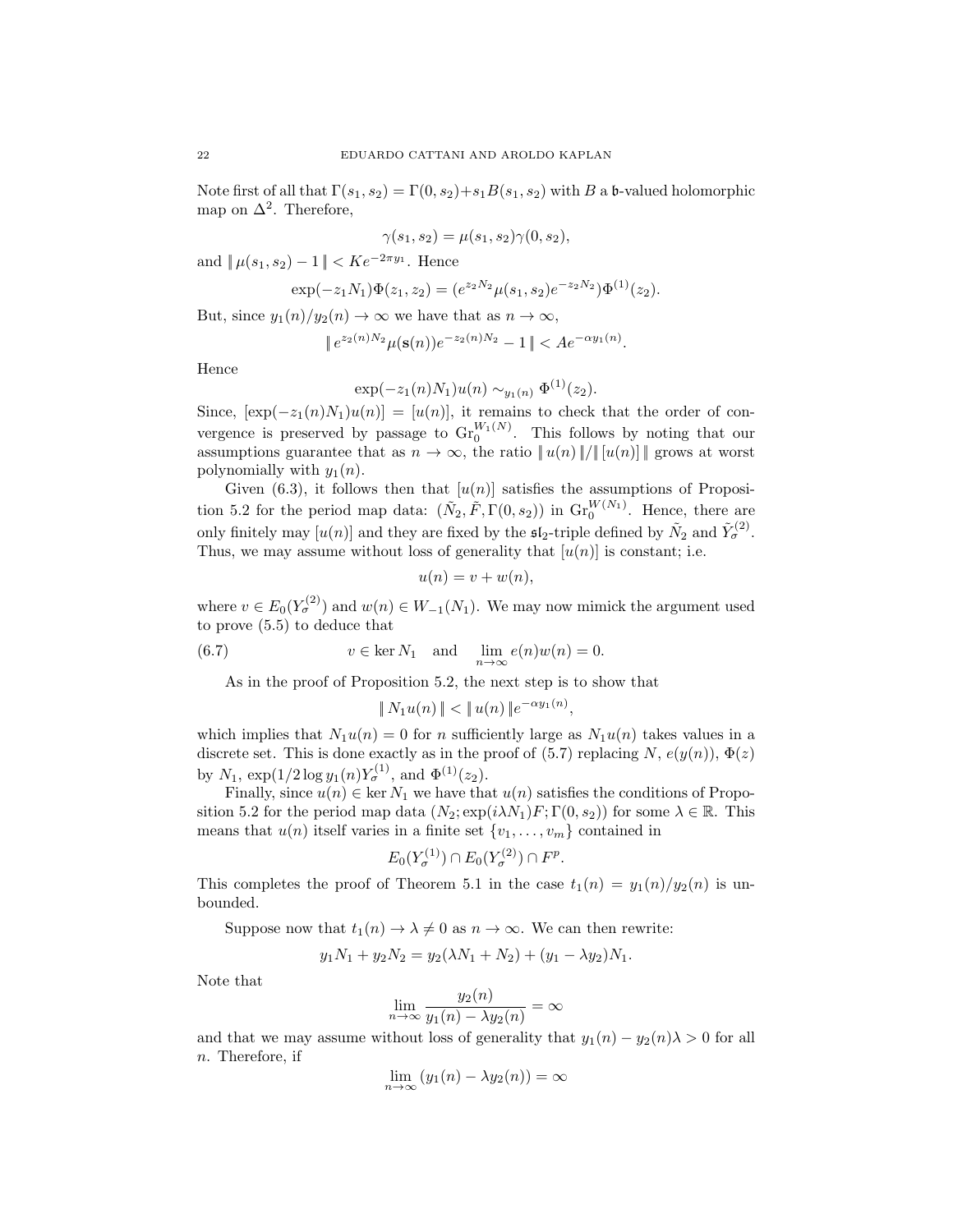we may replace the period mapping data  $(N_1, N_2; F, \Gamma)$  by  $(\lambda N_1 + N_2, N_1; F; \Gamma)$  and argue as above to obtain the conclusion of Theorem 5.1.

It remains to consider the case when

$$
\frac{y_1(n)}{y_2(n)} \to \lambda \quad \text{and} \quad y_1(n) - \lambda y_2(n) \to \mu.
$$

Let  $X = \lambda N_1 + N_2$  and  $\omega = z_1 - \lambda z_2$ . Then

$$
\Phi(\mathbf{z}) = \exp(z_2 X) \exp(\omega N_1) \gamma(s_1, s_2) F
$$

and  $\omega \to \omega_0 \in \mathcal{U}$ . Clearly,  $(X, \exp(\omega_0 N_1)F)$  is a nilpotent orbit and, since  $[N_1, \Gamma(0, s_2)] = 0$ , one can verify that (3.6) holds and therefore

$$
(X; \exp(\omega_0 N_1) F, \Gamma(0, s))
$$

is the asymptotic data for a period map  $\hat{\Phi}$ . Since  $u(n) \in \Phi^p(\mathbf{z}(n))$  we have that

$$
u(n) \sim_{y_2(n)} \hat{\Phi}^p(z_2(n)).
$$

We can then apply Proposition 5.2 to obtain that  $u(n)$  takes values in a finite set

 $\{v_1, \ldots, v_m\} \subset \ker(X) \cap (\exp(\omega_0 N_1) F^p)$ 

Since  $W(X) = W(N_1 + N_2)$  and  $(\exp(\omega_0 N_1) F^p)$  we have shown that Theorem 5.1 holds in the last remaining case.

REMARK 6.1. If as in the last case considered above,  $y_1(n) - \lambda y_2(n)$  remains bounded (the sequence  $(y_1(n), y_2(n)) \in \mathbb{R}^2$  osculates to the line  $\mathbb{R}(\lambda, 1)$ , the elements  $u(n)$  are only invariant under the action of  $\lambda N_1 + N_2$ . This phenomenon generalizes to arbitrary  $r$  and is consistent with the monodromy invariance described by Theorem 3.6. Note also that in the last case,  $v_i$  does not necessarily lie in  $F^p$  but it does lie in  $\exp(\omega_0 N_1) F^p$  which is also a limiting Hodge filtration.

## References

- 1. Y. André, Pour une théorie inconditionnelle des motifs, Publications Mathématiques de l'IHES, 83, 5-49 (1996).
- 2. G. Ancona, Decomposition du motif d'un schema abelien universel, Thesis, math.univparis13.fr (2012).
- 3. M. Asakura and S. Saito, Estimate of dimension of Noether-Lefschetz locus for Beilinson-Hodge cycles on open complete intersections, arXiv math/0304088, 2003
- 4. P. Brosnan, H. Fang, Z. Nie and G. Pearlstein, Singularities of admissible normal functions, Invent. Math. 177 599-629 (2009).
- 5. P. Brosnan and G. Pearlstein, The zero locus of an admissible normal function, Annals of Math. **170-2**, 883-897 (2009).
- 6. P. Brosnan and G. Pearlstein, Zero loci of admissible normal functions with torsion singularities, Duke Math. J. 150-1, 77-100 (2009).
- 7. P. Brosnan, G. Pearlstein and C. Schnell, The locus of Hodge classes in an admissible variation of mixed Hodge structure, C. R., Math., Acad. Sci. Paris 348, No. 11-12, 657-660 (2010)
- 8. E. Cattani, P. Deligne and A. Kaplan, On the locus of Hodge classes, Jour. A.M.S., 8-2, 483-506 (1995).
- 9. E. Cattani and A. Kaplan, Polarized mixed Hodge structures and the local monodromy of a variation of Hodge structure, Invent. Math. 67, 101-115 (1982).
- 10. E. Cattani and A. Kaplan, Degenerating variations of Hodge structure, Astérisque 179-180, 67-96 (1989).
- 11. E. Cattani, A. Kaplan and W. Schmid, Degeneration of Hodge structures, Ann. of Math. 123, 457-535 (1986).
- 12. E. Cattani, A. Kaplan and W. Schmid, Variations of polarized Hodge structure: asymptotics and monodromy, Lecture Notes in Mathematics 1246, Springer-Verlag, 16-31 (1987).